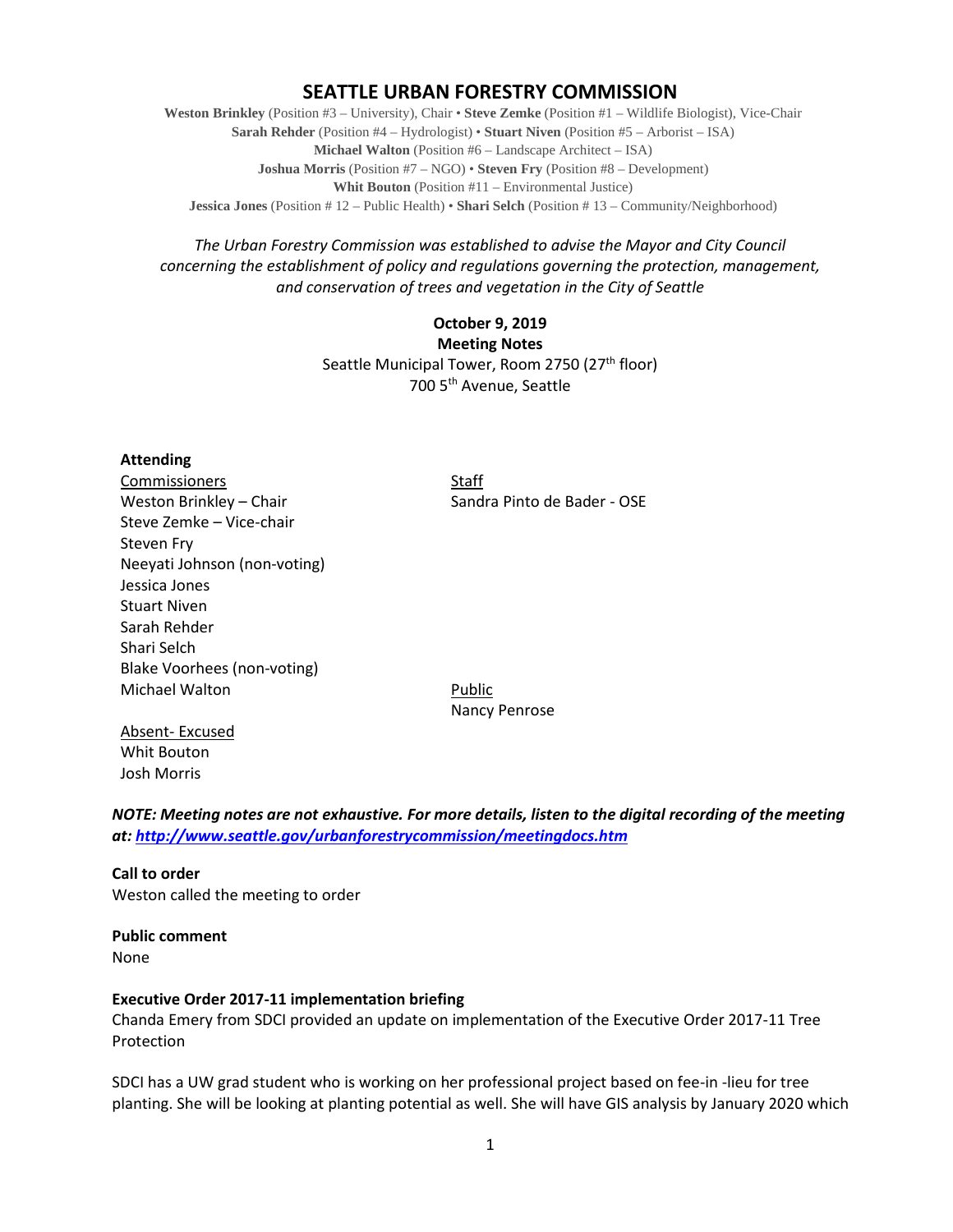will include equity analysis. In June she will have literature review and summary and findings and recommendations for the City.

The UFC asked questions and Chanda responded. For details of the conversation please go to the meeting [documents](http://www.seattle.gov/urbanforestrycommission/meetingdocuments) section of the UFC website.

Tree tracking in Accela and the fee-in-lieu are items that are still being worked on to close out the Executive Order.

It would be important to check the accuracy of data captured in the site plans and then captured in Accela and that would require SDCI staff to perform random checks.

SDCI is looking at what Portland is doing.

Would like to talk about the Resolution 31902.

SDCI is currently working on the first four items of the Resolution.

- A. Retaining protection for exceptional trees and expanding the definition of exceptional trees
- B. Adopting a definition for significant trees as trees at least 6 inches in diameter and creating a permitting process for the removal of these trees.
- C. Adding replacement requirements for significant tree removal
- D. Simplifying planting and replacement requirements, including consideration of mitigation strategies that allow for infill development while balancing tree planting and replacement goals.

## **Tree regs one pager – discussion continues**

The UFC reviewed and discussed the revised version of the one pager.

## **ACTION: A motion to approve the amended one-pager to help promote the tree regulation update effort was made, seconded, and approved.**

## **Funding levels for Green Seattle Partnership**

Commissioners discussed the Mayor's proposed budget as it related to the Green Seattle Partnership. They noticed what appeared to be a substantial reduction (\$880,000) in GSP funding for both 2019 and 2020. They requested a briefing from SPR to get clarity on this issue but decided to put together a letter for Council today due to the fast pace of the budget deliberations.

## **ACTION: A motion to approve a letter pointing to a GSP reduction in funding was made, seconded, and approved.**

**Resolution 31902 letter and Hazardous tree definition – moved to next meeting.** 

**Public comment** None

**New Business** None

**Adjourn**

**Public input: (see posted notes)**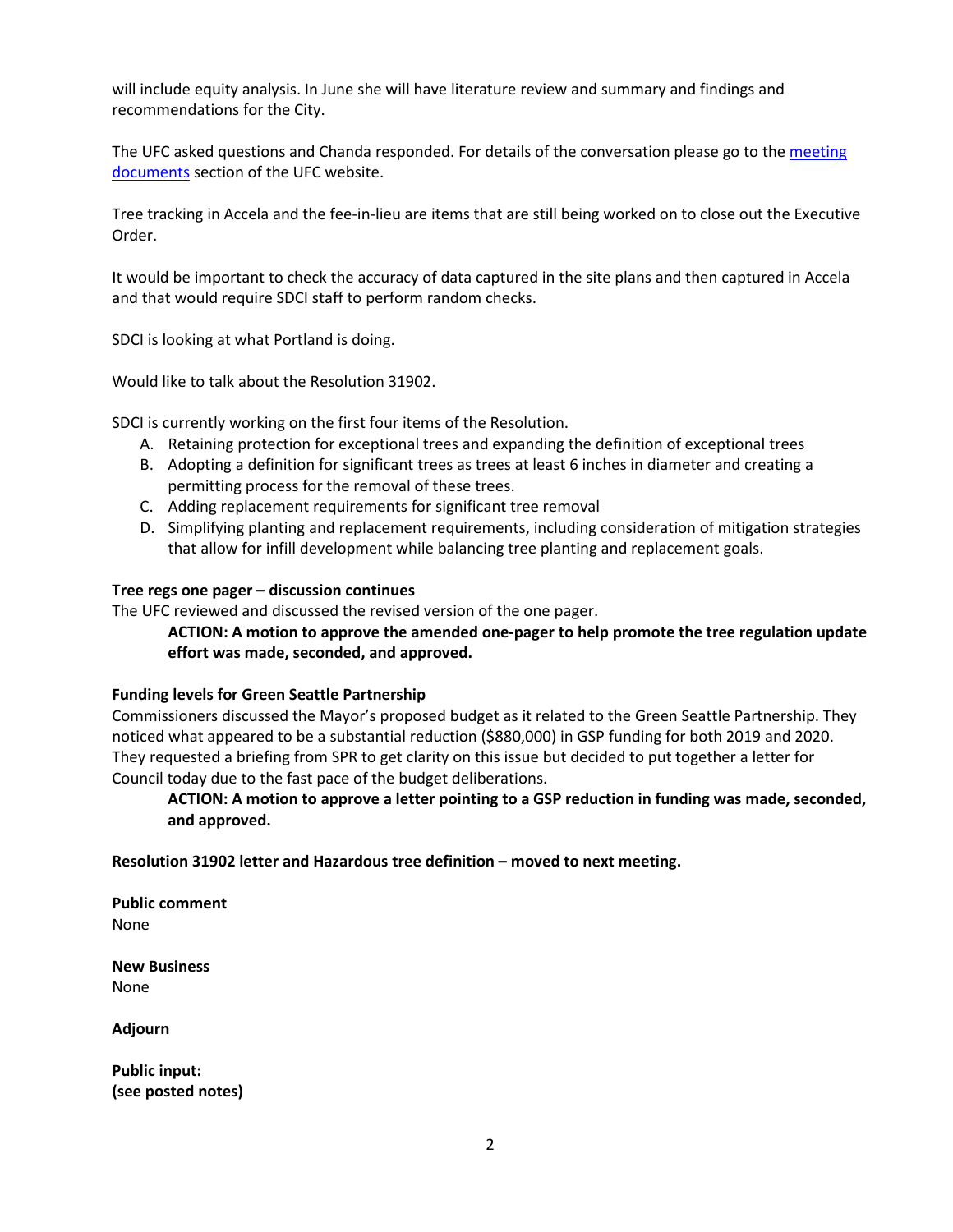**From:** Rebecca Sayre <info@sg.actionnetwork.org> **Sent:** Thursday, October 03, 2019 9:56 AM **To:** Pinto de Bader, Sandra <Sandra.Pinto\_de\_Bader@Seattle.gov> **Subject:** Save Our Trees!

#### **CAUTION: External Email**

Sandra Pinto de Bader,

Seattle's trees and urban forest are vital to keeping our city healthy and livable. Trees and the urban forest comprise a vital green infrastructure. Trees reduce air pollution, storm water runoff and climate impacts like heat island effects, while providing essential habitat for birds and other wildlife. They are important for the physical and mental health of our residents.

Seattle's rapid growth and an outdated tree ordinance are reducing these beneficial effects as trees are removed and not replaced. It is urgent to act now to stop this continued loss of trees, particularly large mature trees and tree groves. It is important to promote environmental equity as trees are replaced.

Please update Seattle's Tree Protection Ordinance as recommended in the latest draft by the Seattle Urban Forestry Commission.

Here are the key provisions that need to be in the updated tree ordinance:

1. Expand the existing Tree Removal and Replacement Permit Program, including 2-week public notice and posting on-site, as used by the Seattle Department of Transportation (SDOT) – to cover all Significant Trees (6" and larger diameter at breast height (DBH)) on private property in all land use zones, both during development and outside development. 2. Require the replacement of all Significant trees removed with trees that in 25 years will reach equivalent canopy volume – either on site or pay a replacement fee into a City Tree Replacement and Preservation Fund. Allow the Fund to also accept fines, donations, grants and set up easements.

3. Retain current protections for Exceptional Trees and reduce the upper threshold for Exceptional Trees to 24" DBH, protect tree groves and prohibit Significant Trees being removed on undeveloped lots.

4. Allow removal of no more than 2 Significant non-Exceptional Trees in 3 years per lot outside development

3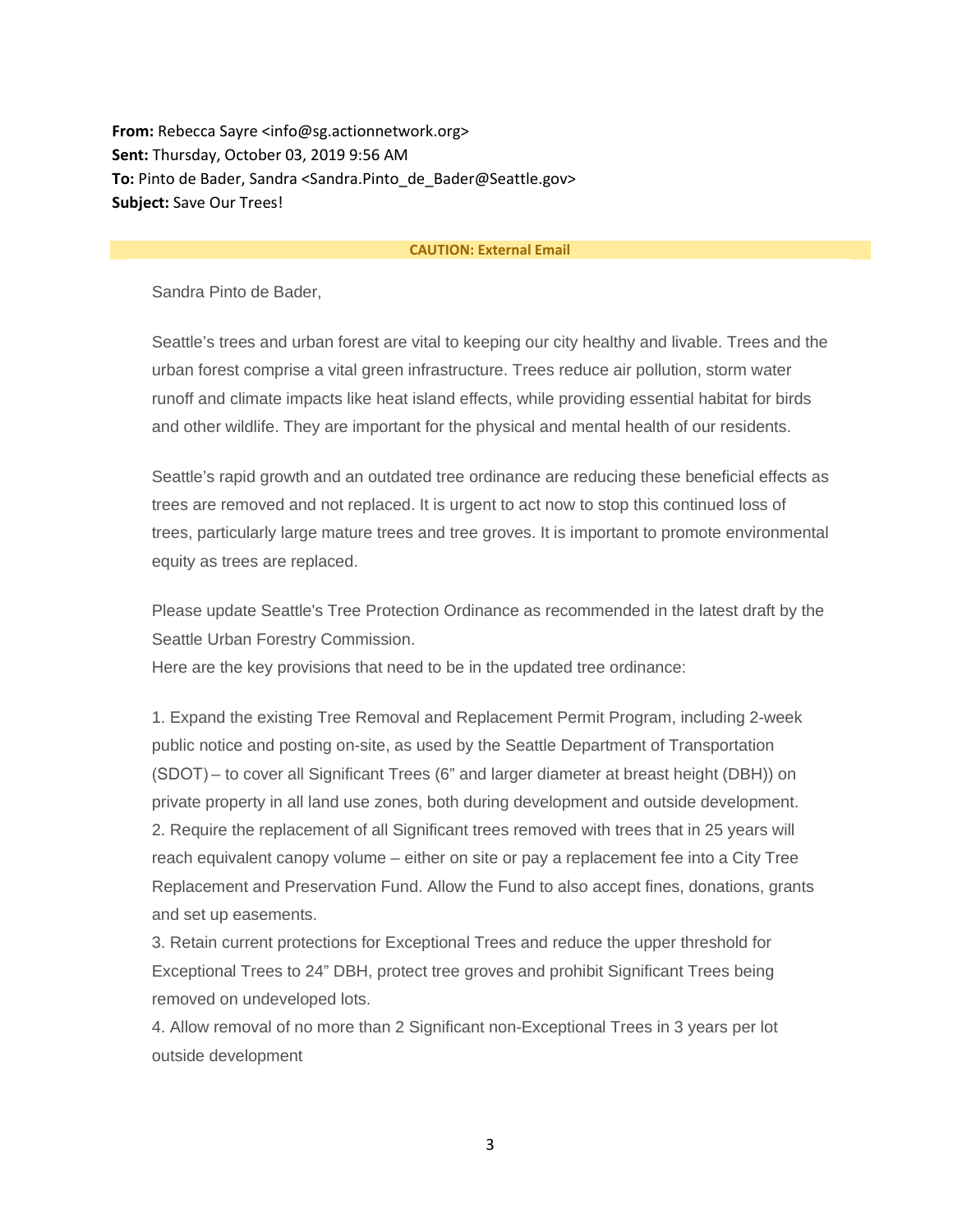5. Establish one citywide database for applying for Tree Removal and Replacement Permits and to track changes in the tree canopy.

6. Post online all permit requests and permit approvals for public viewing.

7. Expand SDOT's existing tree service provider's registration and certification to register all Tree Service Providers (arborists) working on trees in Seattle.

8. Provide adequate funding in the budget to implement and enforce the updated ordinance.

Rebecca Sayre [sayrebecca@gmail.com](mailto:sayrebecca@gmail.com) 2005 NW Blue Ridge Drive Seattle , Washington 98177

**From:** Irene Holroyd <info@sg.actionnetwork.org> **Sent:** Thursday, October 03, 2019 7:40 PM **To:** Pinto de Bader, Sandra <Sandra.Pinto\_de\_Bader@Seattle.gov> **Subject:** Keep Seattle Livable!

#### **CAUTION: External Email**

Sandra Pinto de Bader,

Seattle's trees and urban forest are vital to keeping our city healthy and livable. Trees and the urban forest comprise a vital green infrastructure. Trees reduce air pollution, storm water runoff and climate impacts like heat island effects, while providing essential habitat for birds and other wildlife. They are important for the physical and mental health of our residents.

Seattle's rapid growth and an outdated tree ordinance are reducing these beneficial effects as trees are removed and not replaced. It is urgent to act now to stop this continued loss of trees, particularly large mature trees and tree groves. It is important to promote environmental equity as trees are replaced.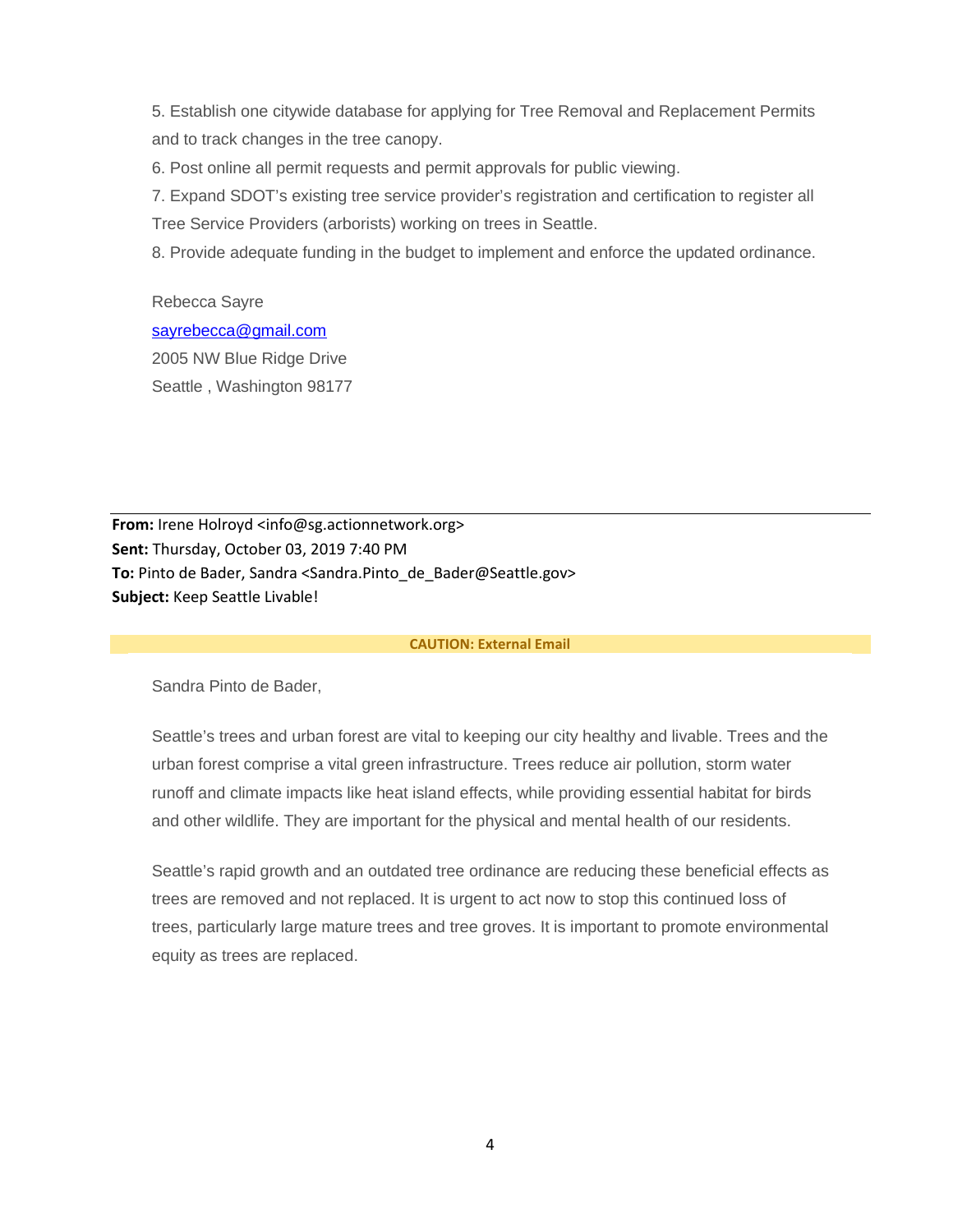Please update Seattle's Tree Protection Ordinance as recommended in the latest draft by the Seattle Urban Forestry Commission.

Here are the key provisions that need to be in the updated tree ordinance:

1. Expand the existing Tree Removal and Replacement Permit Program, including 2-week public notice and posting on-site, as used by the Seattle Department of Transportation (SDOT) – to cover all Significant Trees (6" and larger diameter at breast height (DBH)) on private property in all land use zones, both during development and outside development. 2. Require the replacement of all Significant Trees removed with trees that in 25 years will reach equivalent canopy volume – either on site or pay a replacement fee into a City Tree Replacement and Preservation Fund. Allow the Fund to also accept fines, donations, grants and set up easements.

3. Retain current protections for Exceptional Trees and reduce the upper threshold for Exceptional Trees to 24" DBH, protect tree groves and prohibit Significant Trees being removed on undeveloped lots.

4. Allow removal of no more than 2 Significant non-Exceptional Trees in 3 years per lot outside development

5. Establish one citywide database for applying for Tree Removal and Replacement Permits and to track changes in the tree canopy.

6. Post online all permit requests and permit approvals for public viewing.

7. Expand SDOT's existing tree service provider's registration and certification to register all Tree Service Providers (arborists) working on trees in Seattle.

8. Provide adequate funding in the budget to implement and enforce the updated ordinance.

Irene Holroyd [ijholroyd@gmail.com](mailto:ijholroyd@gmail.com) 1728 NE 55th Pl Seattle , Washington 98105

**From:** Annie Thoe <info@sg.actionnetwork.org> **Sent:** Friday, October 04, 2019 10:59 AM To: Pinto de Bader, Sandra <Sandra.Pinto de Bader@Seattle.gov> **Subject:** Stronger Tree Protection is Needed Now - Update Tree Ordinance

**CAUTION: External Email**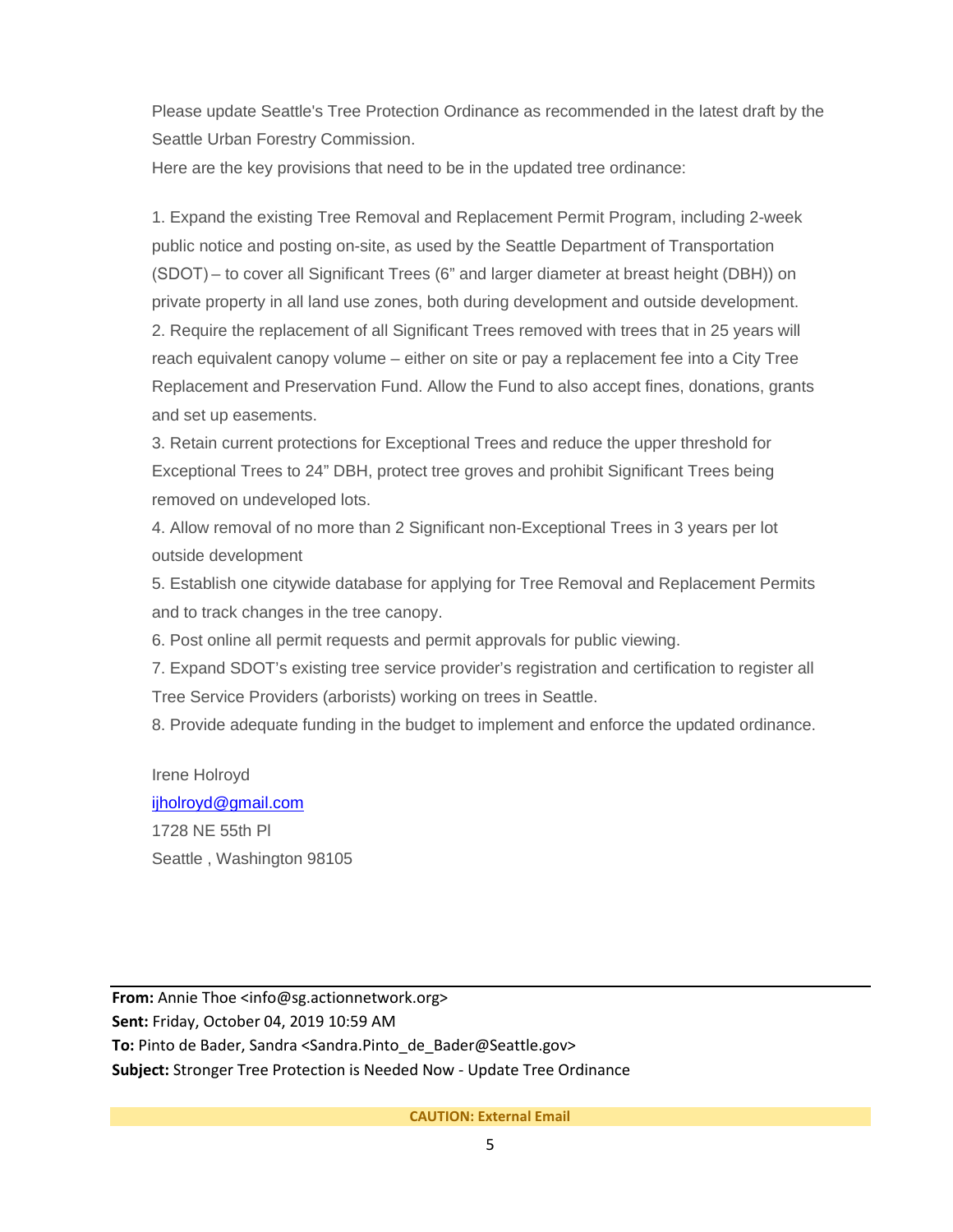Sandra Pinto de Bader,

We continue to see more and more clear-cutting of mature trees in our neighborhoods, trees that take generations to grow. This can't be legal or with any foresight of our future. The city is failing to preserve and protect not only our natural resources from poor development design and practices, but is causing problems for air pollution and asthma, water runoff and pollution, healthy soil, shade from heat, diversity and habitat for wildlife and birds, and beauty for all.

The Neighborhood Treekeepers have adopted the following resolution and urge the city to do so immediately.

Organization Resolution in Support of the Seattle Urban Forestry Commission's Draft Tree and Urban Forest Protection Ordinance

WHEREAS Seattle is losing not only its biggest trees, but much more of its green cover, as developers frequently scrape properties clean of trees to maximize their buildable area; and  WHEREAS Seattle has failed to require developers to replace all "exceptional" trees and trees over 24" DBH (diameter at 54" high) as prescribed by SMC 25.11.090; and WHEREAS Seattle, unlike Portland and other major cities, has not instituted a permit system to govern tree removal on developed property or property being developed, but relies instead on a complaint-based system that is applicable only to already-developed property and does not protect trees even there; and 

WHEREAS the Seattle City Council voted in 2009, and again by Resolution 31870 in March 2019, to support an updating of its Tree Protection Ordinance; and 

WHEREAS the City concluded, in its 2017 Tree Regulations Research Report, that "Current code is not supporting tree protection" and that "we are losing exceptional trees (and groves) in general"; and

WHEREAS Seattle's trees and urban forest comprise a vital green infrastructure that (a) reduces air pollution, stormwater runoff, and climate change impacts like heat-island effects, while providing essential habitat for birds and other wildlife, and (b) is important for the physical and mental health of Seattle residents: and

WHEREAS the Seattle Urban Forestry Commission has drafted, at the suggestion of several City Council members, an updated Tree and Urban Forest Protection Ordinance consistent with the eight recommendations specified by the Council in Section 6 of its Resolution 31870,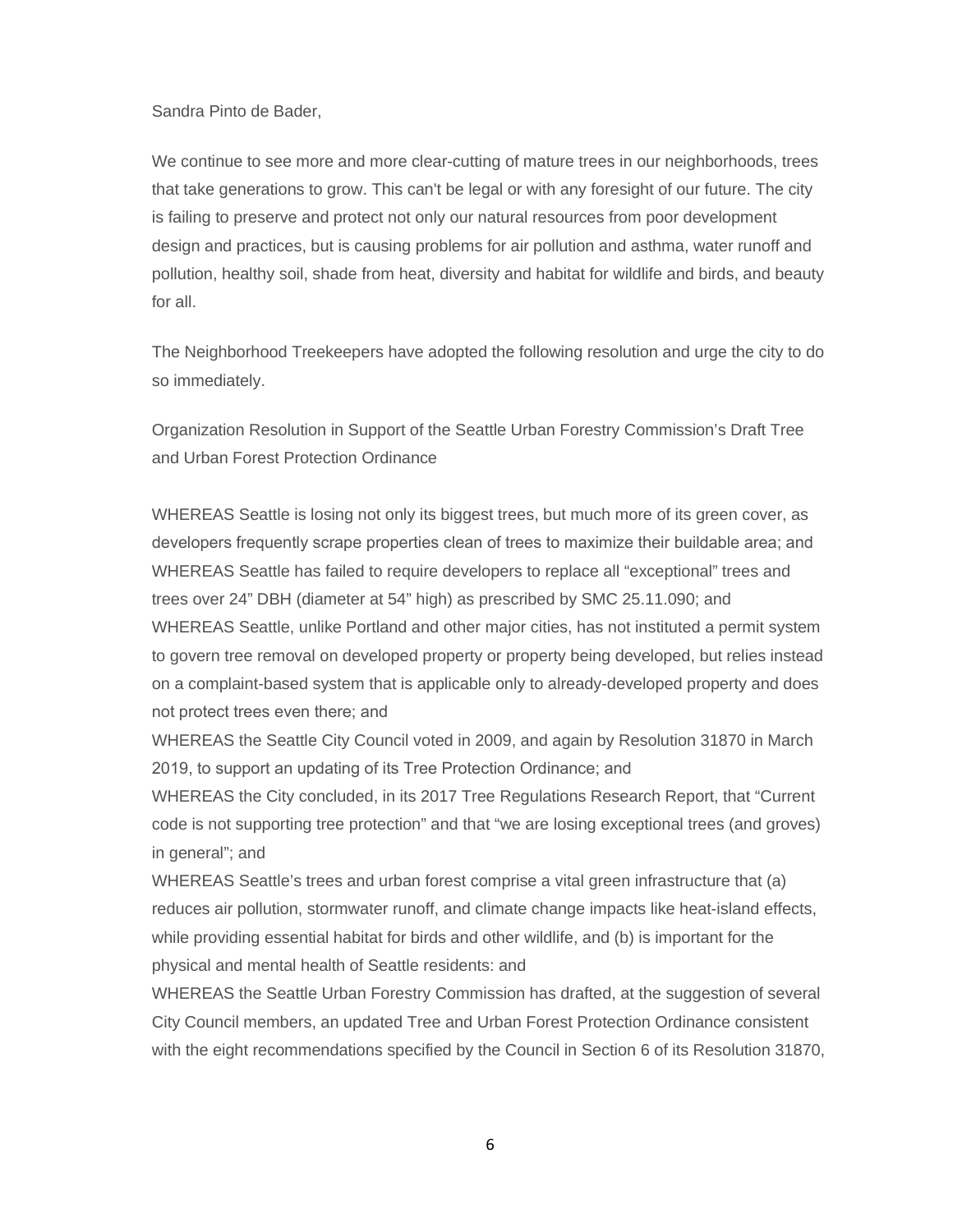which would:

a. increase protections for Seattle trees and tree canopy volume by requiring, in each landuse zone in the city, a permit for removal and replacement of any tree over 6" DBH, whether on developed property or property being developed;

b. require two-week on-site posting of tree removal and replacement applications (as SDOT already requires);

c. require on-site tree replacement equivalent, in 25 years, to the tree canopy volume removed, or payment of a fee into a Tree Replacement and Preservation Fund for planting and 5-year maintenance of trees elsewhere in the city;

d. retain current protections for exceptional trees and reduce the definitional upper threshold for exceptional trees to 24" DBH;

e. allow no more than two significant non-exceptional trees to be removed over 3 years on developed property;

f. require registration of all tree services providers with the city;

g. track all significant tree loss and replacement; and

h. provide adequate funds to administer and enforce the ordinance.

Therefore, be it resolved that, in recognition of the environmental importance of trees and the urgent need to update and strengthen Seattle's current ordinance, we urge the Seattle City Council to enact, and the Mayor to sign and enforce, the Seattle Urban Forestry Commission's June 14, 2019 draft Tree and Urban Forest Protection Ordinance.

Resolution adopted by Neighborhood Treekeepers, Annie Thoe, Chair

Annie Thoe [neighborhoodtreekeepers@gmail.com](mailto:neighborhoodtreekeepers@gmail.com)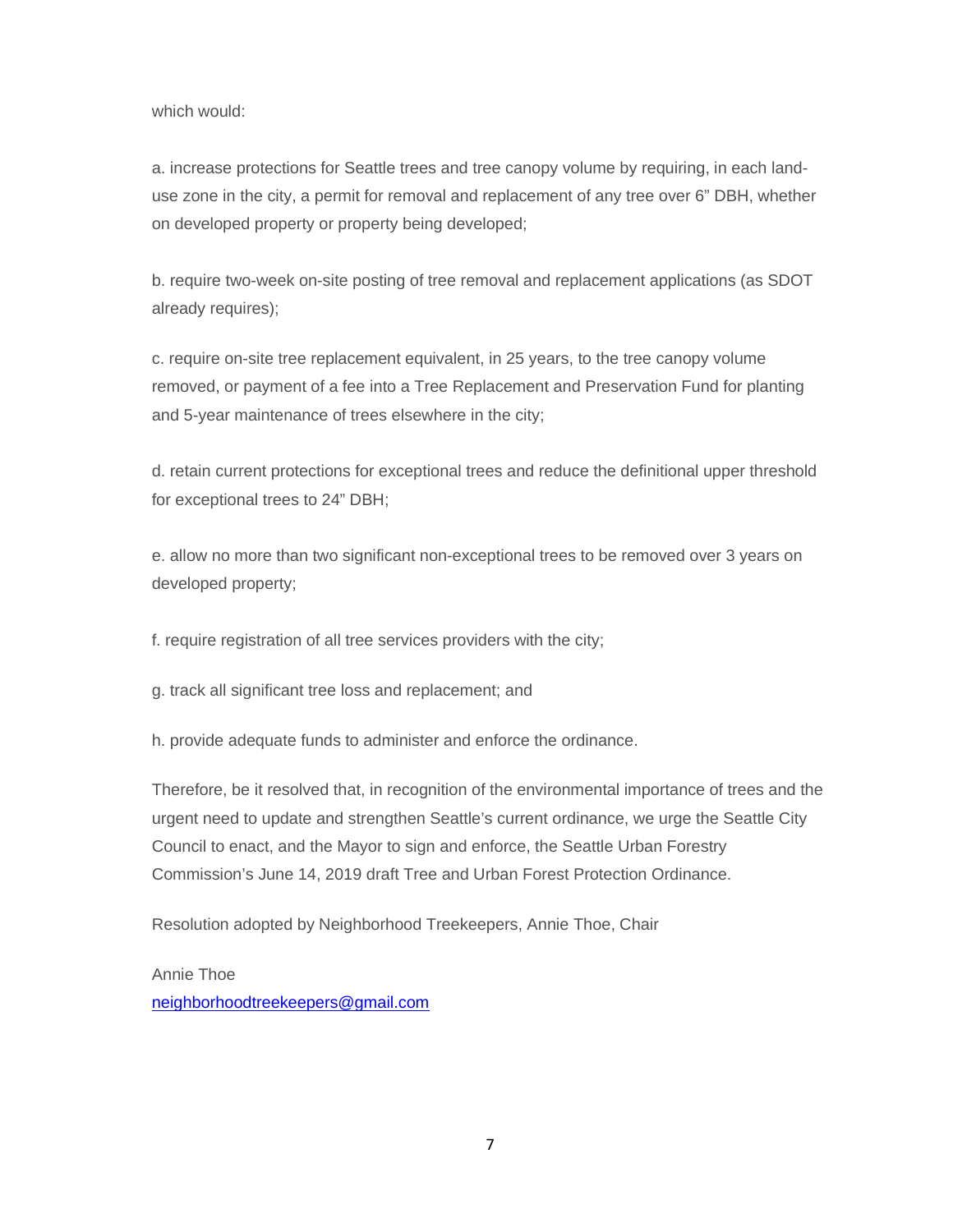2201 NE 120th St Seattle, Washington 98125

**From:** Linda Sewell <info@sg.actionnetwork.org> **Sent:** Friday, October 04, 2019 12:11 PM **To:** Pinto de Bader, Sandra <Sandra.Pinto\_de\_Bader@Seattle.gov> **Subject:** Keep Seattle Livable!

#### **CAUTION: External Email**

Sandra Pinto de Bader,

Seattle's rapid growth and outdated tree ordinance are reducing the beneficial effects from trees that are removed and not replaced. I've learned from personal experience the value of large, mature trees. We installed solar 6 years ago, removing four large trees that cast shade on the panels. We've replaced them with dwarf trees that won't reach the roofline, but now sorely miss the large trees that kept our house cool in the summer. Seattle's Urban Heat Island is only getting worse with the continued loss of tree canopy.

Please update Seattle's Tree Protection Ordinance as recommended in the latest draft by the Seattle Urban Forestry Commission.

Here are the key provisions that need to be in the updated tree ordinance:

1. Expand the existing Tree Removal and Replacement Permit Program, including 2-week public notice and posting on-site, as used by the Seattle Department of Transportation (SDOT) – to cover all Significant Trees (6" and larger diameter at breast height (DBH)) on private property in all land use zones, both during development and outside development. 2. Require the replacement of all Significant Trees removed with trees that in 25 years will reach equivalent canopy volume – either on site or pay a replacement fee into a City Tree Replacement and Preservation Fund. Allow the Fund to also accept fines, donations, grants and set up easements.

3. Retain current protections for Exceptional Trees and reduce the upper threshold for Exceptional Trees to 24" DBH, protect tree groves and prohibit Significant Trees being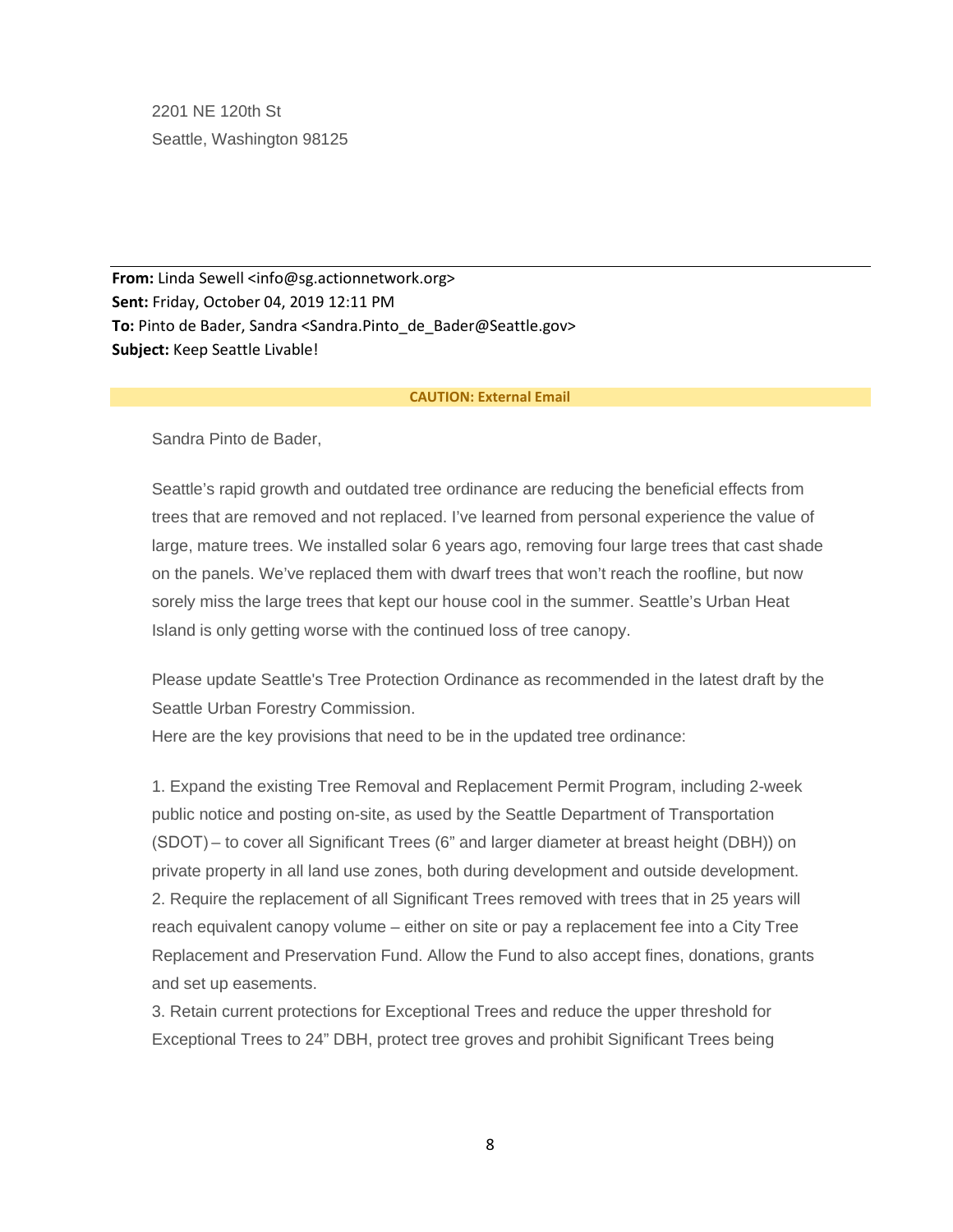removed on undeveloped lots.

4. Allow removal of no more than 2 Significant non-Exceptional Trees in 3 years per lot outside development

5. Establish one citywide database for applying for Tree Removal and Replacement Permits and to track changes in the tree canopy.

6. Post online all permit requests and permit approvals for public viewing.

7. Expand SDOT's existing tree service provider's registration and certification to register all Tree Service Providers (arborists) working on trees in Seattle.

8. Provide adequate funding in the budget to implement and enforce the updated ordinance.

Linda Sewell [lsewell206@gmail.com](mailto:lsewell206@gmail.com) 3926 Densmore Ave N Seattle, Washington 98103

**From:** Jacob Gunden <info@sg.actionnetwork.org> **Sent:** Friday, October 04, 2019 3:57 PM To: Pinto de Bader, Sandra <Sandra.Pinto de Bader@Seattle.gov> **Subject:** Save Our Trees!

## **CAUTION: External Email**

Sandra Pinto de Bader,

 $\overline{\phantom{a}}$ 

Updating the tree ordinance is a no brainer. Investing in trees and our green infrastructure will save money in the long run and keep Seattle an amazing place to live. We can't afford to lose out on these resources.

Seattle's trees and urban forest are vital to keeping our city healthy and livable. Trees and the urban forest comprise a vital green infrastructure. Trees reduce air pollution, storm water runoff and climate impacts like heat island effects, while providing essential habitat for birds and other wildlife. They are important for the physical and mental health of our residents.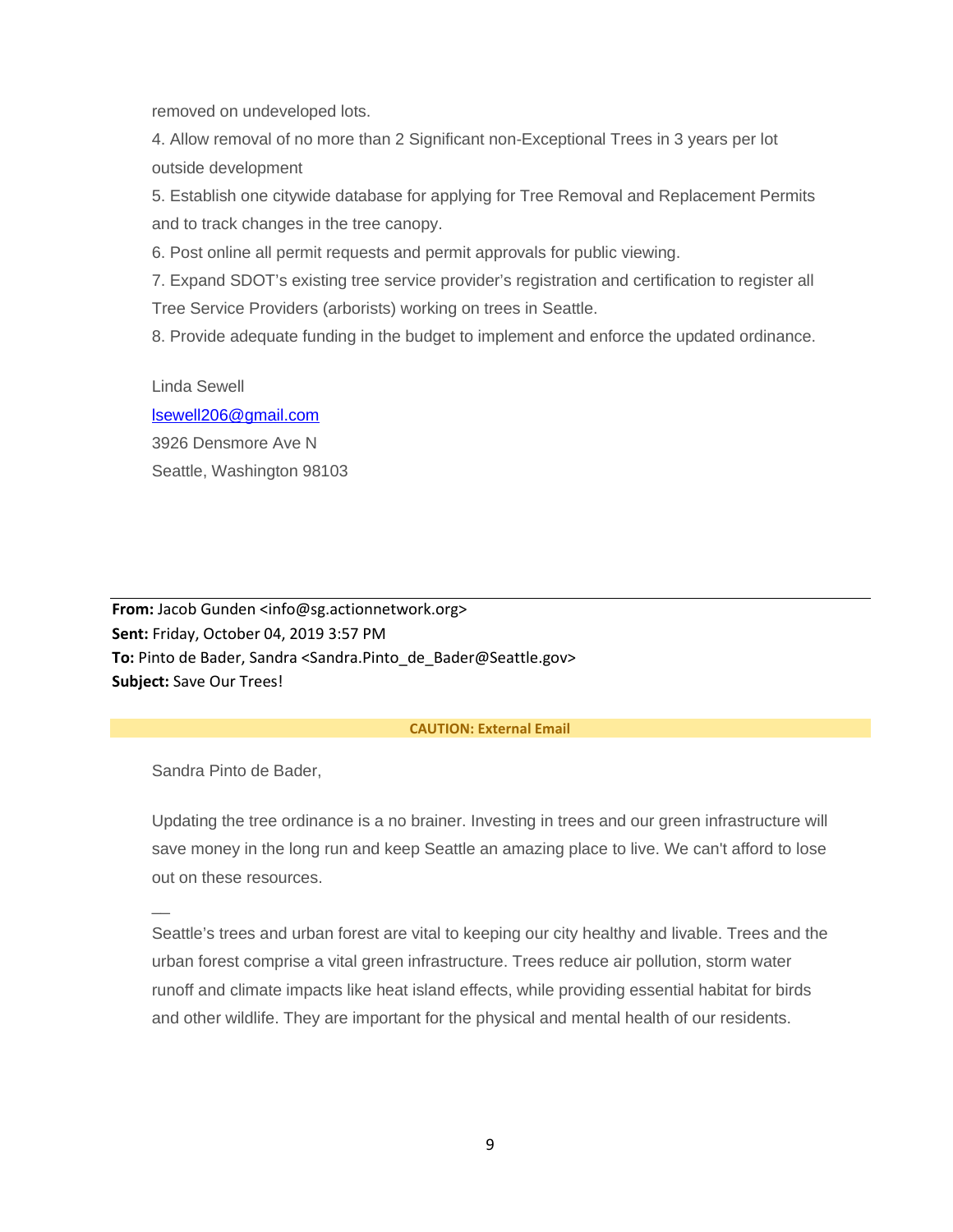Seattle's rapid growth and an outdated tree ordinance are reducing these beneficial effects as trees are removed and not replaced. It is urgent to act now to stop this continued loss of trees, particularly large mature trees and tree groves. It is important to promote environmental equity as trees are replaced.

Please update Seattle's Tree Protection Ordinance as recommended in the latest draft by the Seattle Urban Forestry Commission.

Here are the key provisions that need to be in the updated tree ordinance:

1. Expand the existing Tree Removal and Replacement Permit Program, including 2-week public notice and posting on-site, as used by the Seattle Department of Transportation (SDOT) – to cover all Significant Trees (6" and larger diameter at breast height (DBH)) on private property in all land use zones, both during development and outside development. 2. Require the replacement of all Significant trees removed with trees that in 25 years will reach equivalent canopy volume – either on site or pay a replacement fee into a City Tree Replacement and Preservation Fund. Allow the Fund to also accept fines, donations, grants and set up easements.

3. Retain current protections for Exceptional Trees and reduce the upper threshold for Exceptional Trees to 24" DBH, protect tree groves and prohibit Significant Trees being removed on undeveloped lots.

4. Allow removal of no more than 2 Significant non-Exceptional Trees in 3 years per lot outside development

5. Establish one citywide database for applying for Tree Removal and Replacement Permits and to track changes in the tree canopy.

6. Post online all permit requests and permit approvals for public viewing.

7. Expand SDOT's existing tree service provider's registration and certification to register all Tree Service Providers (arborists) working on trees in Seattle.

8. Provide adequate funding in the budget to implement and enforce the updated ordinance.

Jacob Gunden [jlgunden@gmail.com](mailto:jlgunden@gmail.com) 4216 Woodland Park Ave N, 301 Seattle, Washington 98103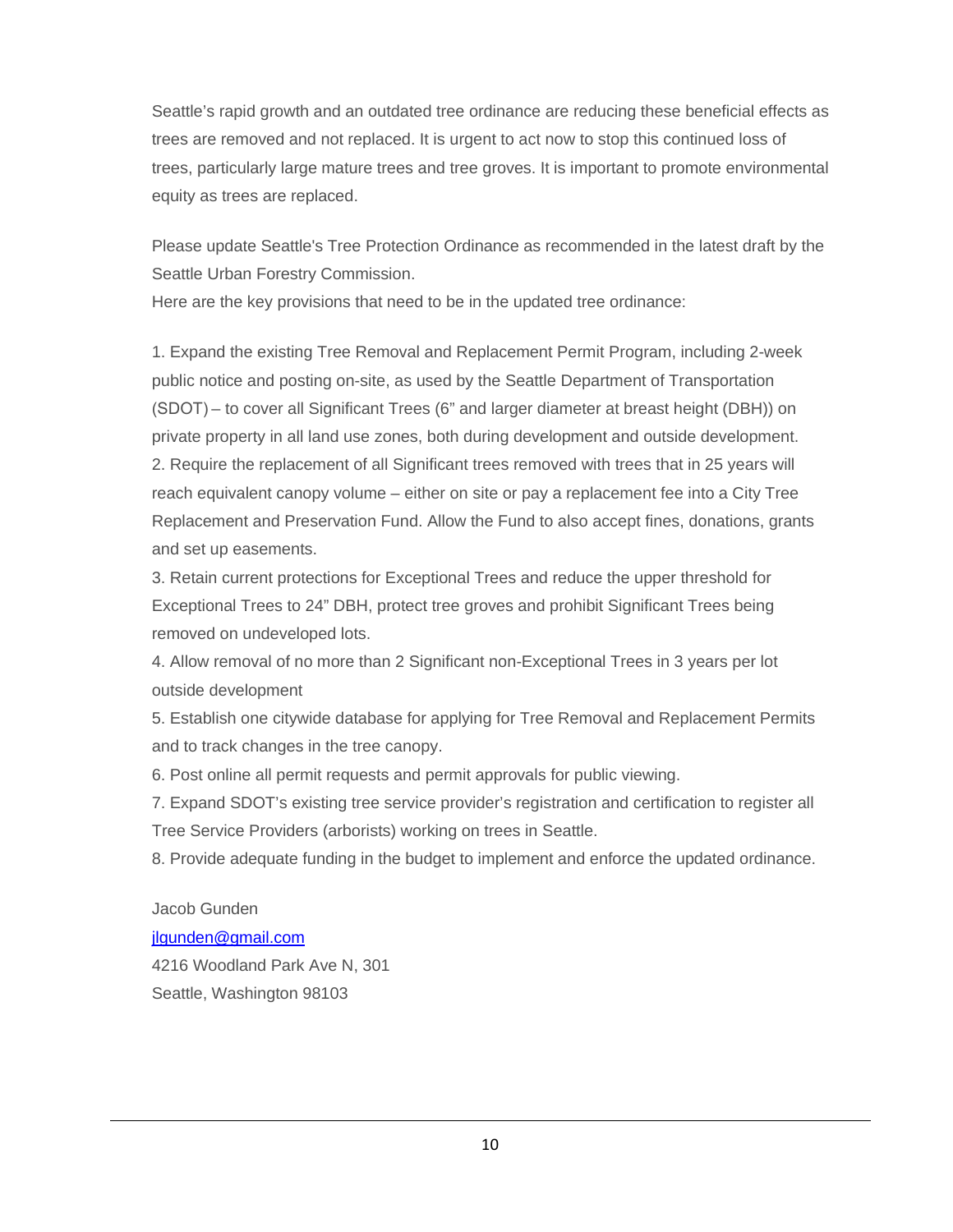**From:** Daniel Statt <info@sg.actionnetwork.org> **Sent:** Friday, October 04, 2019 7:23 PM **To:** Pinto de Bader, Sandra <Sandra.Pinto\_de\_Bader@Seattle.gov> **Subject:** Please Protect Seattle's Trees

#### **CAUTION: External Email**

Sandra Pinto de Bader,

Seattle's trees and urban forest are vital to keeping our city healthy and livable. Trees and the urban forest comprise a vital green infrastructure. Trees reduce air pollution, storm water runoff and climate impacts like heat island effects, while providing essential habitat for birds and other wildlife. They are important for the physical and mental health of our residents.

Seattle's rapid growth and an outdated tree ordinance are reducing these beneficial effects as trees are removed and not replaced. It is urgent to act now to stop this continued loss of trees, particularly large mature trees and tree groves. It is important to promote environmental equity as trees are replaced.

Please update Seattle's Tree Protection Ordinance as recommended in the latest draft by the Seattle Urban Forestry Commission.

Here are the key provisions that need to be in the updated tree ordinance:

1. Expand the existing Tree Removal and Replacement Permit Program, including 2-week public notice and posting on-site, as used by the Seattle Department of Transportation (SDOT) – to cover all Significant Trees (6" and larger diameter at breast height (DBH)) on private property in all land use zones, both during development and outside development. 2. Require the replacement of all Significant Trees removed with trees that in 25 years will reach equivalent canopy volume – either on site or pay a replacement fee into a City Tree Replacement and Preservation Fund. Allow the Fund to also accept fines, donations, grants and set up easements.

3. Retain current protections for Exceptional Trees and reduce the upper threshold for Exceptional Trees to 24" DBH, protect tree groves and prohibit Significant Trees being removed on undeveloped lots.

4. Allow removal of no more than 2 Significant non-Exceptional Trees in 3 years per lot outside development

5. Establish one citywide database for applying for Tree Removal and Replacement Permits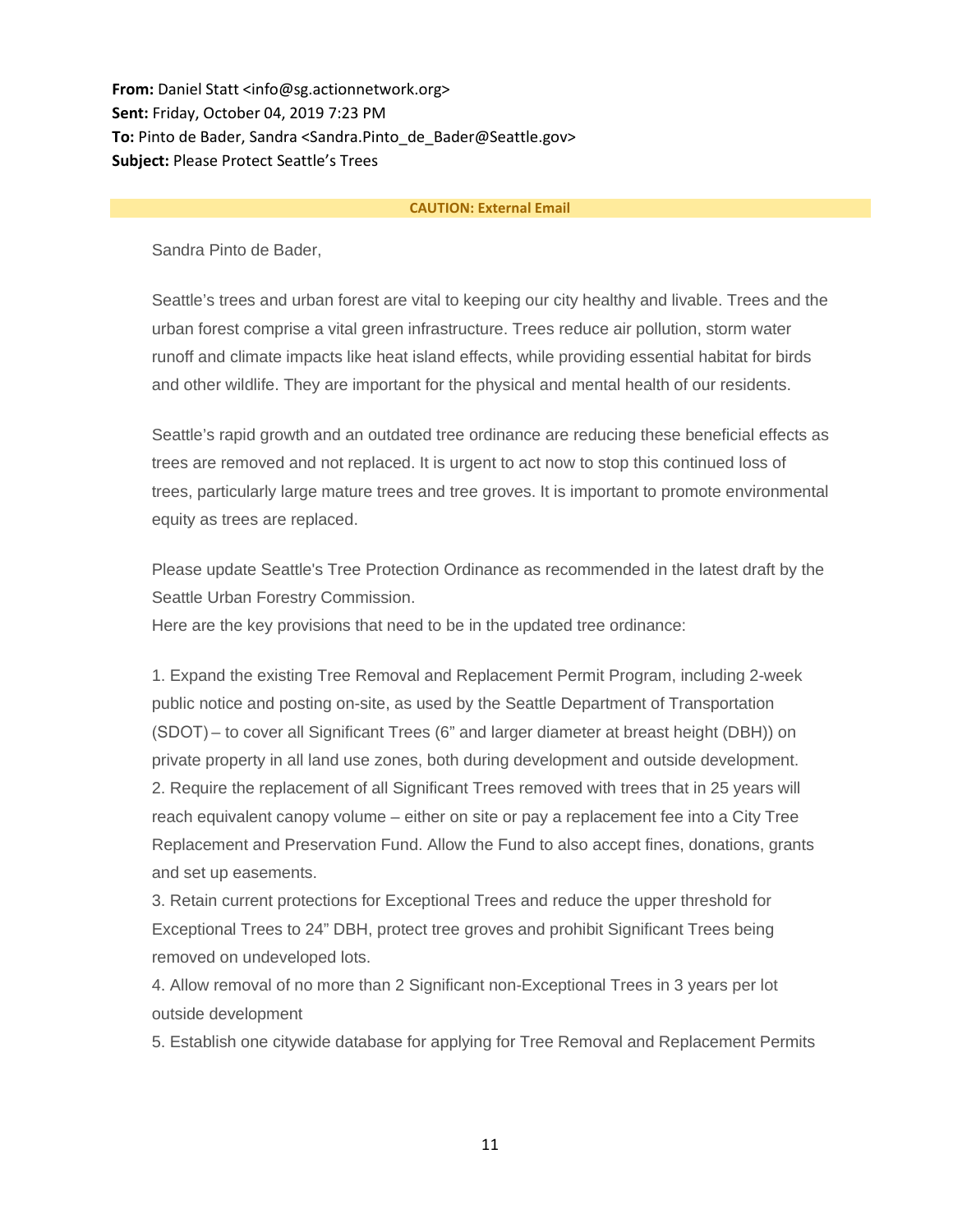and to track changes in the tree canopy.

6. Post online all permit requests and permit approvals for public viewing.

7. Expand SDOT's existing tree service provider's registration and certification to register all

Tree Service Providers (arborists) working on trees in Seattle.

8. Provide adequate funding in the budget to implement and enforce the updated ordinance.

Daniel Statt [dstatt1@yahoo.com](mailto:dstatt1@yahoo.com) 6035 Palatine Ave N Seattle, Washington 98103

**From:** Mona Lee <info@sg.actionnetwork.org> **Sent:** Friday, October 04, 2019 7:34 PM **To:** Pinto de Bader, Sandra <Sandra.Pinto\_de\_Bader@Seattle.gov> **Subject:** Please Strengthen Seattle's Tree Ordinance

#### **CAUTION: External Email**

Sandra Pinto de Bader,

Seattle's trees and urban forest are vital to keeping our city healthy and livable. Trees and the urban forest comprise a vital green infrastructure. Trees reduce air pollution, storm water runoff and climate impacts like heat island effects, while providing essential habitat for birds and other wildlife. They are important for the physical and mental health of our residents.

Seattle's rapid growth and an outdated tree ordinance are reducing these beneficial effects as trees are removed and not replaced. It is urgent to act now to stop this continued loss of trees, particularly large mature trees and tree groves. It is important to promote environmental equity as trees are replaced.

Please update Seattle's Tree Protection Ordinance as recommended in the latest draft by the Seattle Urban Forestry Commission.

Here are the key provisions that need to be in the updated tree ordinance: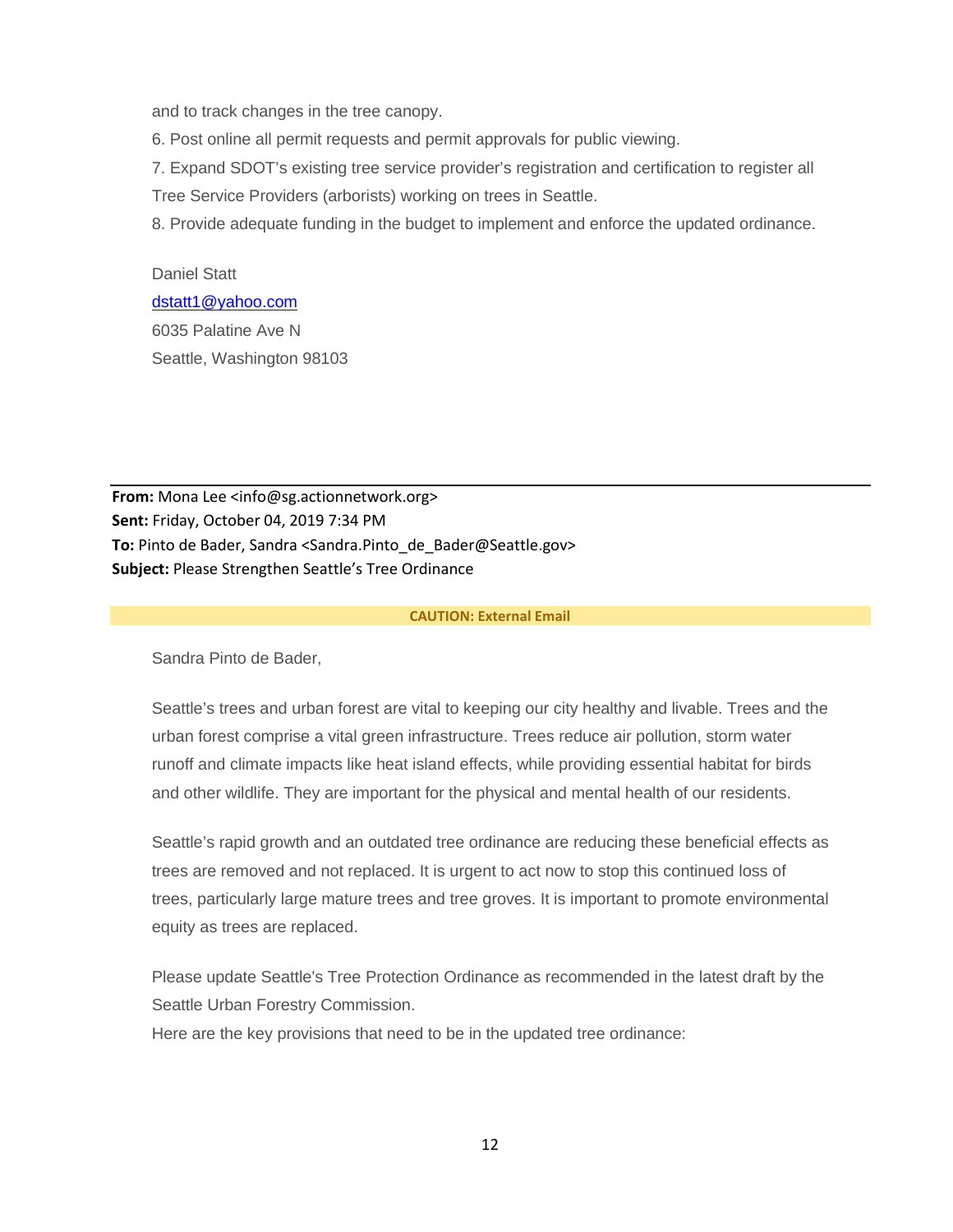1. Expand the existing Tree Removal and Replacement Permit Program, including 2-week public notice and posting on-site, as used by the Seattle Department of Transportation (SDOT) – to cover all Significant Trees (6" and larger diameter at breast height (DBH)) on private property in all land use zones, both during development and outside development. 2. Require the replacement of all Significant Trees removed with trees that in 25 years will reach equivalent canopy volume – either on site or pay a replacement fee into a City Tree Replacement and Preservation Fund. Allow the Fund to also accept fines, donations, grants and set up easements.

3. Retain current protections for Exceptional Trees and reduce the upper threshold for Exceptional Trees to 24" DBH, protect tree groves and prohibit Significant Trees being removed on undeveloped lots.

4. Allow removal of no more than 2 Significant non-Exceptional Trees in 3 years per lot outside development

5. Establish one citywide database for applying for Tree Removal and Replacement Permits and to track changes in the tree canopy.

6. Post online all permit requests and permit approvals for public viewing.

7. Expand SDOT's existing tree service provider's registration and certification to register all Tree Service Providers (arborists) working on trees in Seattle.

8. Provide adequate funding in the budget to implement and enforce the updated ordinance.

Mona Lee [mona\\_lee@centurylink.net](mailto:mona_lee@centurylink.net) 4802 S Othello St. Seattle, Washington 98118

**From:** Naomi Zurcher <info@sg.actionnetwork.org> **Sent:** Saturday, October 05, 2019 6:40 AM **To:** Pinto de Bader, Sandra <Sandra.Pinto\_de\_Bader@Seattle.gov> **Subject:** Keep Seattle Livable!

**CAUTION: External Email**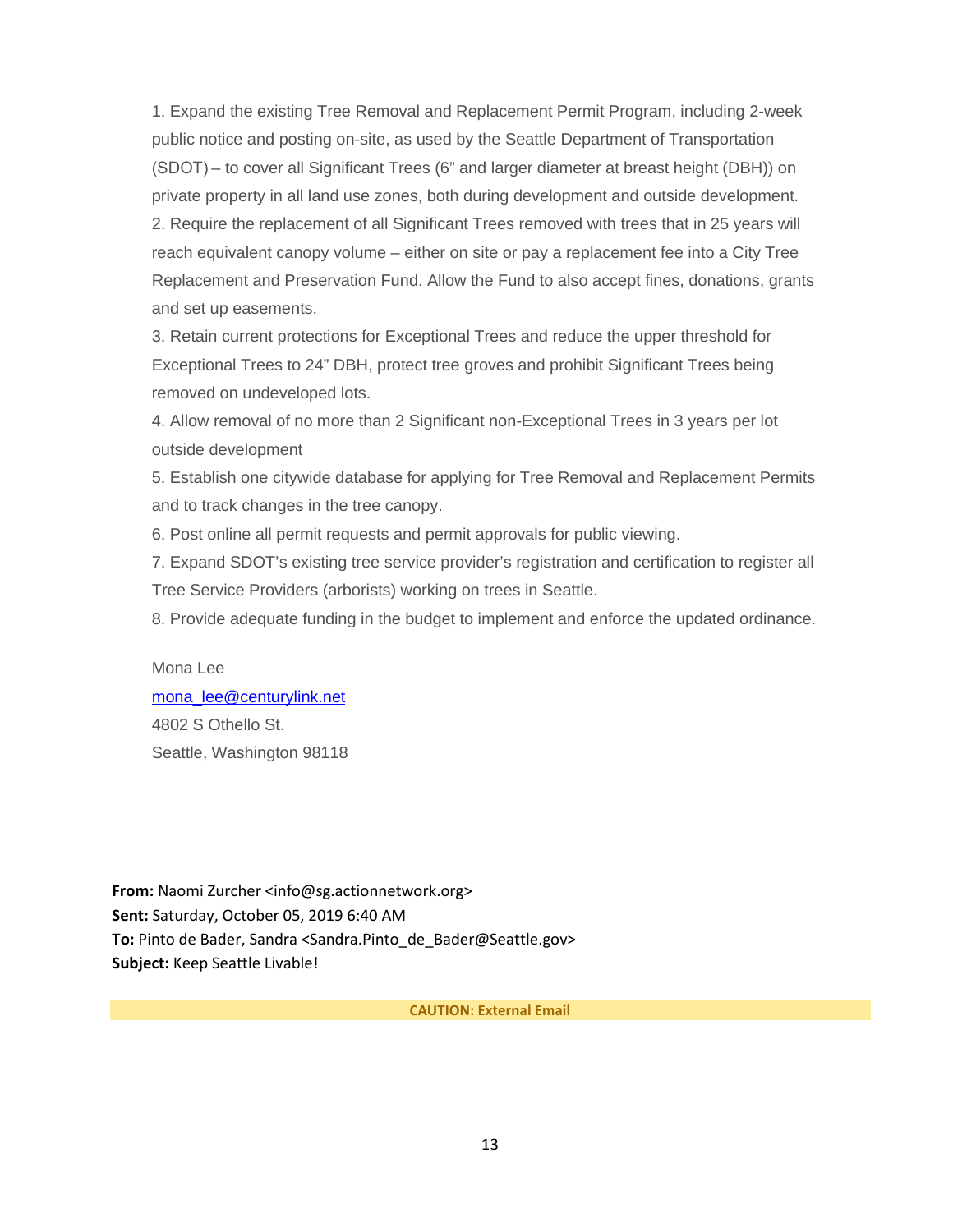Sandra Pinto de Bader,

As an Urban Forester and a Consulting Arborist, I am concerned with the well-being of the public's trees, regardless of where they are - all trees matter.

It has come to my attention that although Seattle has a Tree Protection Ordinance in place, the public's urban trees are being decimated through a lack of enforcement combined with inadequate Best Management Practices and development that does not respect the existing tree resource.

None of this is acceptable and all of it is avoidable and preventable.

Seattle's Urban Forest is comprised of trees and and all their associates including human residents, living together in the built environment. Seattle's trees are vital to keeping our city healthy and livable. Trees reduce air pollution, storm water runoff and climate impacts like heat island effects, while providing essential habitat for birds and other wildlife. They are important for the physical and mental health of our residents.

BUT, trees can only provide these critical services IF their needs are respected and accommodated.

Seattle's rapid growth and an outdated tree ordinance are reducing these beneficial effects as trees are not protected during development and are removed and not replaced. It is urgent to act now to stop this continued loss of trees, particularly large mature trees and tree groves. It is important to promote environmental equity as trees are replaced.

Please update Seattle's Tree Protection Ordinance as recommended in the latest draft by the Seattle Urban Forestry Commission.

Here are the key provisions that need to be in the updated tree ordinance:

1. Expand the existing Tree Removal and Replacement Permit Program, including 2-week public notice and posting on-site, as used by the Seattle Department of Transportation (SDOT) – to cover all Significant Trees (6" and larger diameter at breast height (DBH)) on private property in all land use zones, both during development and outside development. 2. Require the replacement of all Significant Trees removed with trees that in 25 years will reach equivalent canopy volume – either on site or pay a replacement fee into a City Tree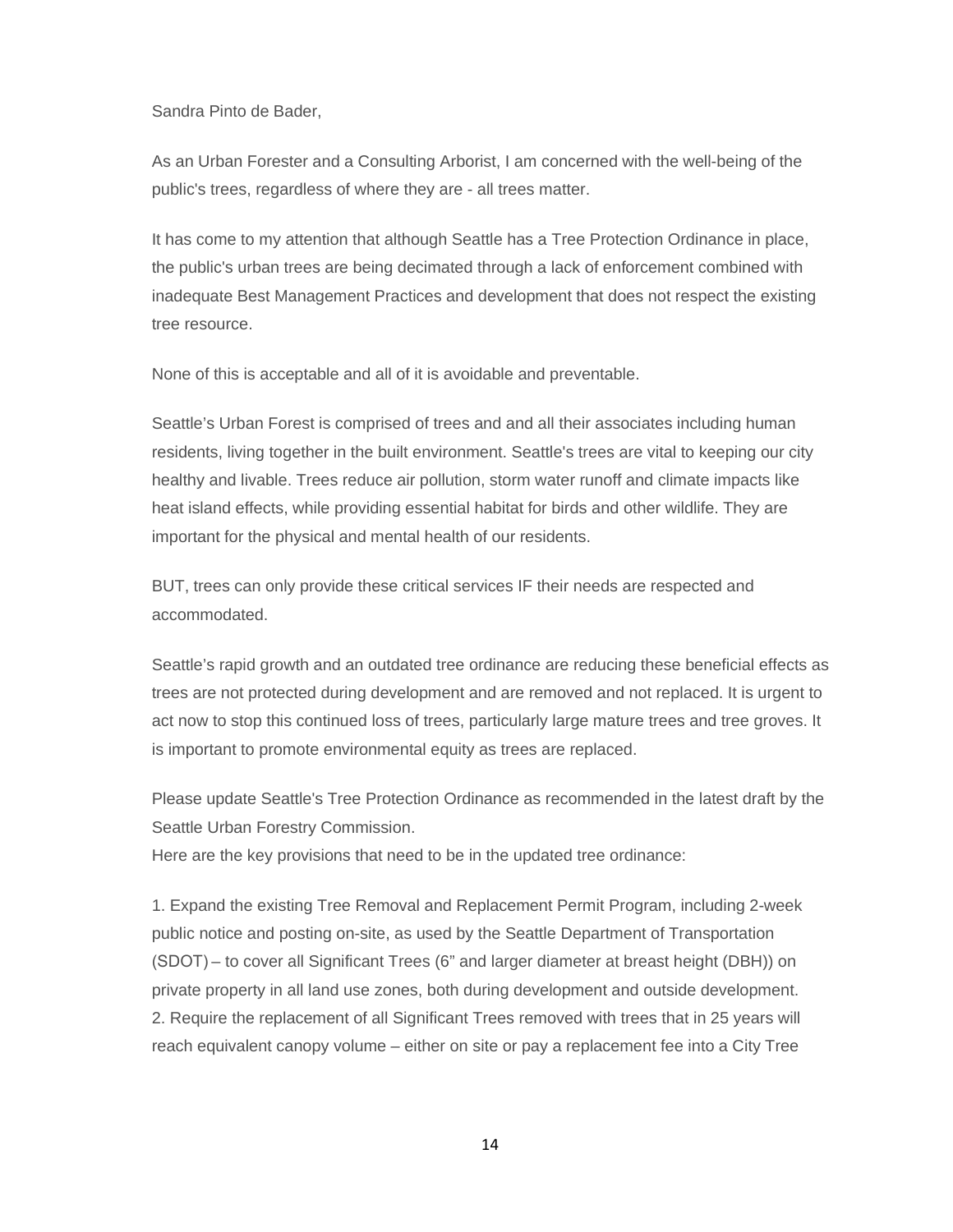Replacement and Preservation Fund. Allow the Fund to also accept fines, donations, grants and set up easements.

3. Retain current protections for Exceptional Trees and reduce the upper threshold for Exceptional Trees to 24" DBH, protect tree groves and prohibit Significant Trees being removed on undeveloped lots.

4. Allow removal of no more than 2 Significant non-Exceptional Trees in 3 years per lot outside development

5. Establish one citywide database for applying for Tree Removal and Replacement Permits and to track changes in the tree canopy.

6. Post online all permit requests and permit approvals for public viewing.

7. Expand SDOT's existing tree service provider's registration and certification to register all Tree Service Providers (arborists) working on trees in Seattle.

8. Provide adequate funding in the budget to implement and enforce the updated ordinance.

# Naomi Zurcher [treerap@sprintmail.com](mailto:treerap@sprintmail.com) 161 Columbia Hts Brooklyn, 11201-2154

**From:** Barbara Phinney <info@sg.actionnetwork.org> **Sent:** Sunday, October 06, 2019 3:09 PM **To:** Pinto de Bader, Sandra <Sandra.Pinto\_de\_Bader@Seattle.gov> **Subject:** Save our Trees! Trees Help People, Protect Them!

## **CAUTION: External Email**

Sandra Pinto de Bader,

It seems every day we lose more mature healthy trees in NW Seattle.

Seattle's trees and urban forest are vital to keeping our city healthy and livable. Trees and the urban forest comprise a vital green infrastructure. Trees reduce air pollution, storm water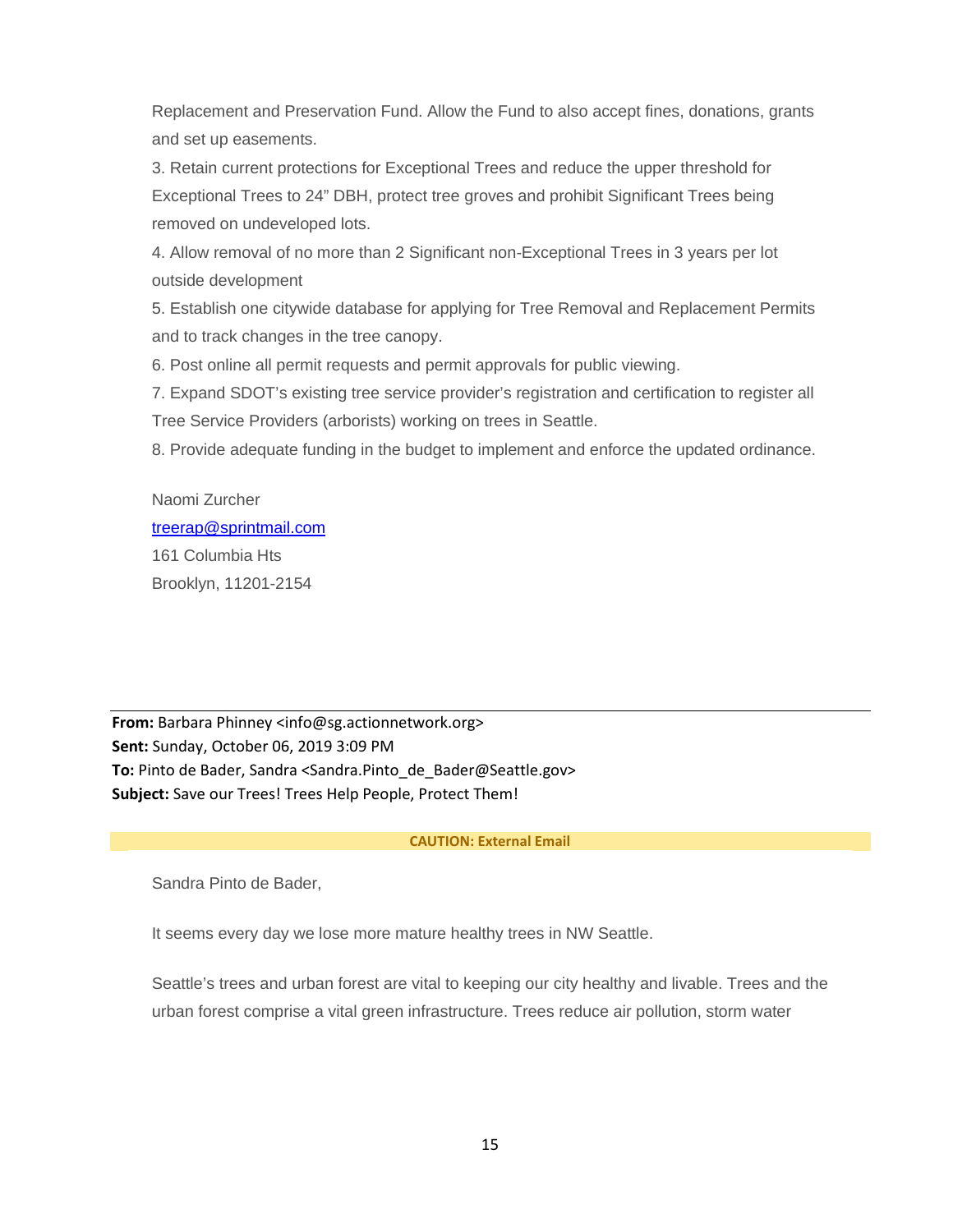runoff and climate impacts like heat island effects, while providing essential habitat for birds and other wildlife. They are important for the physical and mental health of our residents.

Seattle's rapid growth and an outdated tree ordinance are reducing these beneficial effects as trees are removed and not replaced. It is urgent to act now to stop this continued loss of trees, particularly large mature trees and tree groves. It is important to promote environmental equity as trees are replaced.

Please update Seattle's Tree Protection Ordinance as recommended in the latest draft by the Seattle Urban Forestry Commission.

Here are the key provisions that need to be in the updated tree ordinance:

1. Expand the existing Tree Removal and Replacement Permit Program, including 2-week public notice and posting on-site, as used by the Seattle Department of Transportation (SDOT) – to cover all Significant Trees (6" and larger diameter at breast height (DBH)) on private property in all land use zones, both during development and outside development. 2. Require the replacement of all Significant trees removed with trees that in 25 years will reach equivalent canopy volume – either on site or pay a replacement fee into a City Tree Replacement and Preservation Fund. Allow the Fund to also accept fines, donations, grants and set up easements.

3. Retain current protections for Exceptional Trees and reduce the upper threshold for Exceptional Trees to 24" DBH, protect tree groves and prohibit Significant Trees being removed on undeveloped lots.

4. Allow removal of no more than 2 Significant non-Exceptional Trees in 3 years per lot outside development

5. Establish one citywide database for applying for Tree Removal and Replacement Permits and to track changes in the tree canopy.

6. Post online all permit requests and permit approvals for public viewing.

7. Expand SDOT's existing tree service provider's registration and certification to register all Tree Service Providers (arborists) working on trees in Seattle.

8. Provide adequate funding in the budget to implement and enforce the updated ordinance.

Barbara Phinney

## [bphinney@mac.com](mailto:bphinney@mac.com)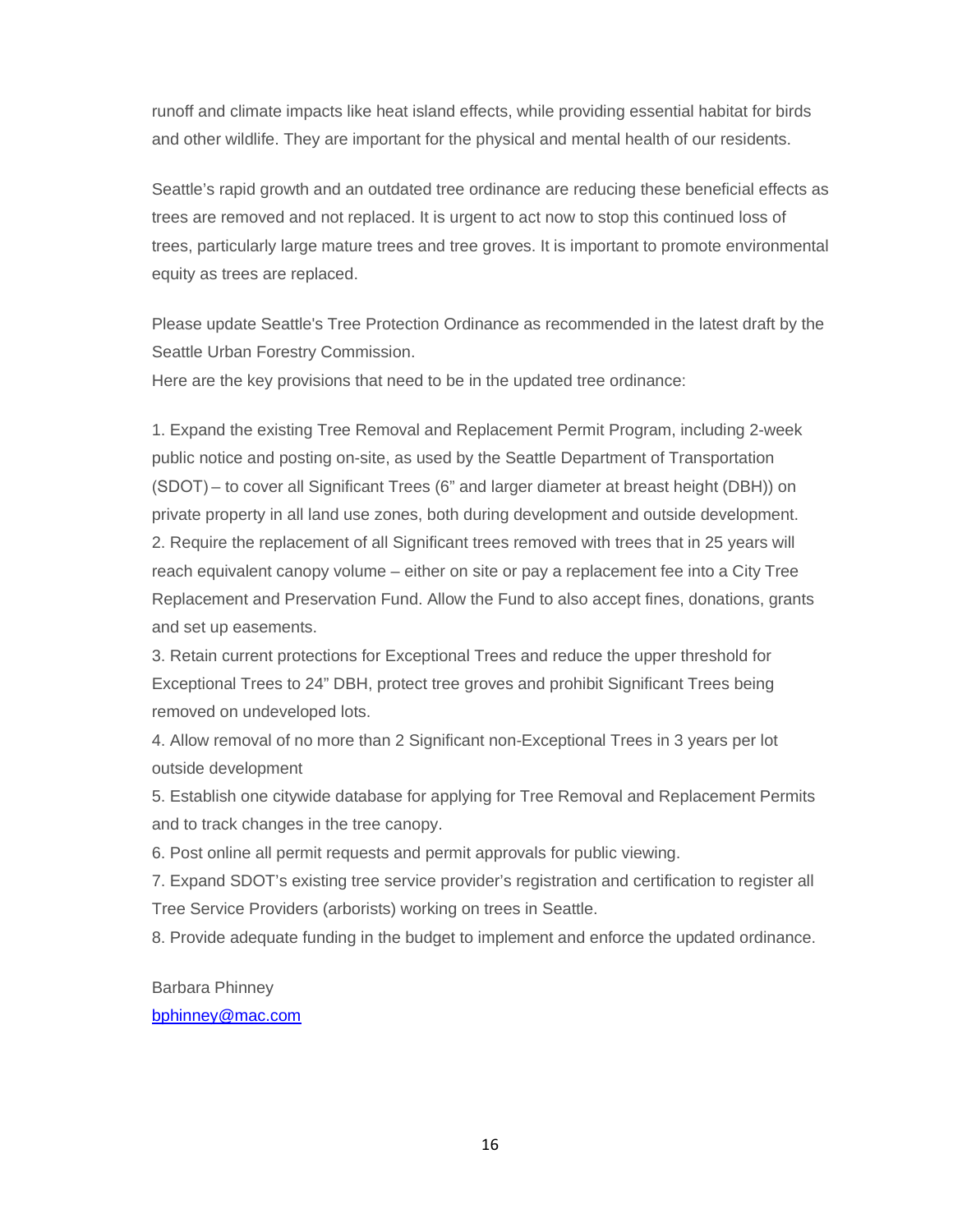12248 Phinney Ave N Seattle, Washington 98133

**From:** Barbara Gregory <info@sg.actionnetwork.org> **Sent:** Sunday, October 06, 2019 4:26 PM To: Pinto de Bader, Sandra <Sandra.Pinto de Bader@Seattle.gov> **Subject:** Please Update Seattle's Tree Ordinance

#### **CAUTION: External Email**

Sandra Pinto de Bader,

Seattle's trees and urban forest are vital to keeping our city healthy and livable. Trees and the urban forest comprise a vital green infrastructure. Trees reduce air pollution, storm water runoff and climate impacts like heat island effects, while providing essential habitat for birds and other wildlife. They are important for the physical and mental health of our residents.

Seattle's rapid growth and an outdated tree ordinance are reducing these beneficial effects as trees are removed and not replaced. It is urgent to act now to stop this continued loss of trees, particularly large mature trees and tree groves. It is important to promote environmental equity as trees are replaced.

Please update Seattle's Tree Protection Ordinance as recommended in the latest draft by the Seattle Urban Forestry Commission.

Here are the key provisions that need to be in the updated tree ordinance:

1. Expand the existing Tree Removal and Replacement Permit Program, including 2-week public notice and posting on-site, as used by the Seattle Department of Transportation (SDOT) – to cover all Significant Trees (6" and larger diameter at breast height (DBH)) on private property in all land use zones, both during development and outside development. 2. Require the replacement of all Significant Trees removed with trees that in 25 years will reach equivalent canopy volume – either on site or pay a replacement fee into a City Tree Replacement and Preservation Fund. Allow the Fund to also accept fines, donations, grants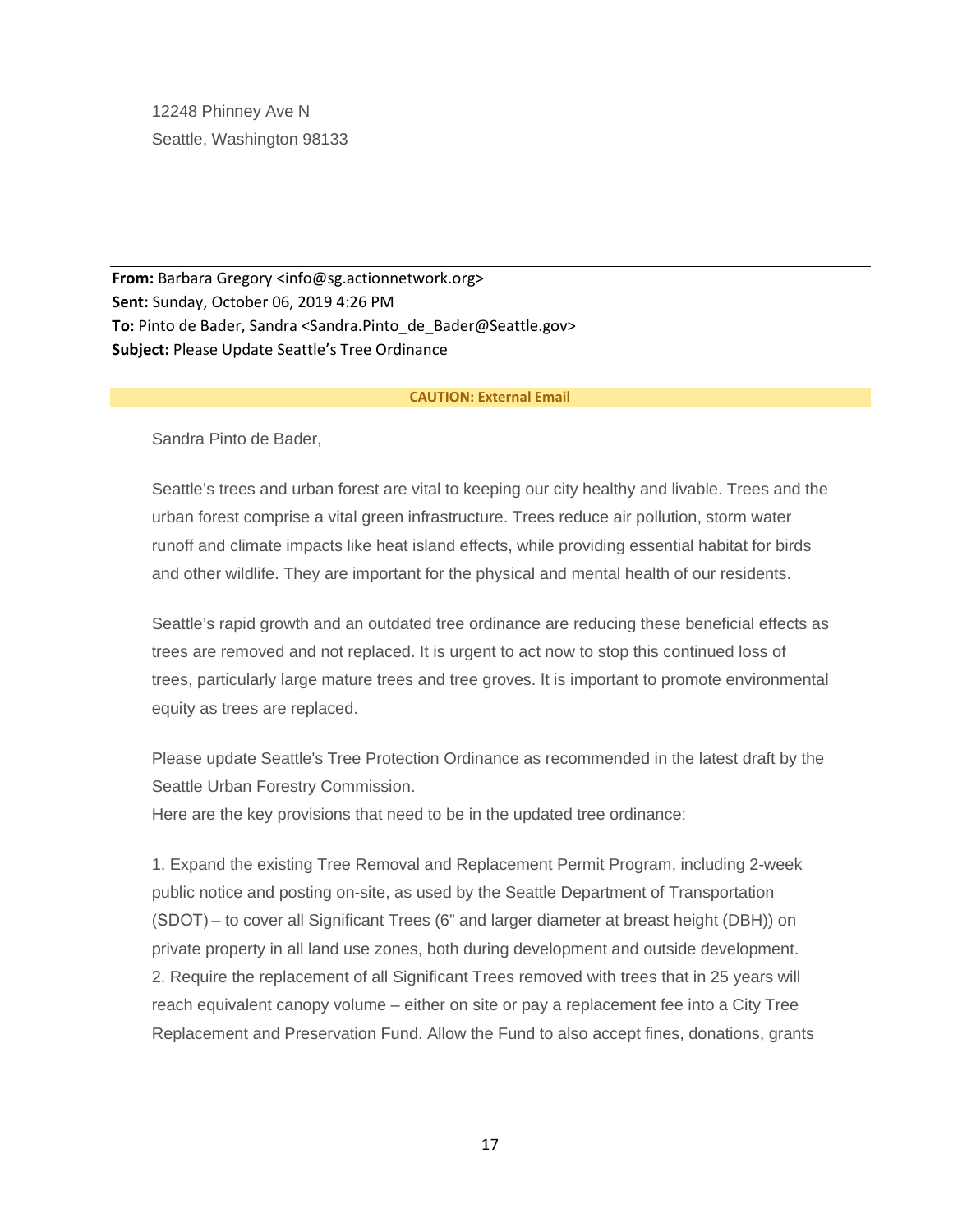and set up easements.

3. Retain current protections for Exceptional Trees and reduce the upper threshold for Exceptional Trees to 24" DBH, protect tree groves and prohibit Significant Trees being removed on undeveloped lots.

4. Allow removal of no more than 2 Significant non-Exceptional Trees in 3 years per lot outside development

5. Establish one citywide database for applying for Tree Removal and Replacement Permits and to track changes in the tree canopy.

6. Post online all permit requests and permit approvals for public viewing.

7. Expand SDOT's existing tree service provider's registration and certification to register all Tree Service Providers (arborists) working on trees in Seattle.

8. Provide adequate funding in the budget to implement and enforce the updated ordinance.

Barbara Gregory barbara gregory@yahoo.com 3538 NE 86th St Seattle, Washington 98115

**From:** Scott Species <info@sg.actionnetwork.org> **Sent:** Sunday, October 06, 2019 5:38 PM **To:** Pinto de Bader, Sandra <Sandra.Pinto\_de\_Bader@Seattle.gov> **Subject:** Please Strengthen Seattle's Tree Ordinance

## **CAUTION: External Email**

Sandra Pinto de Bader,

Seattle's trees and urban forest are vital to keeping our city healthy and livable. Trees and the urban forest comprise a vital green infrastructure. Trees reduce air pollution, storm water runoff and climate impacts like heat island effects, while providing essential habitat for birds and other wildlife. They are important for the physical and mental health of our residents.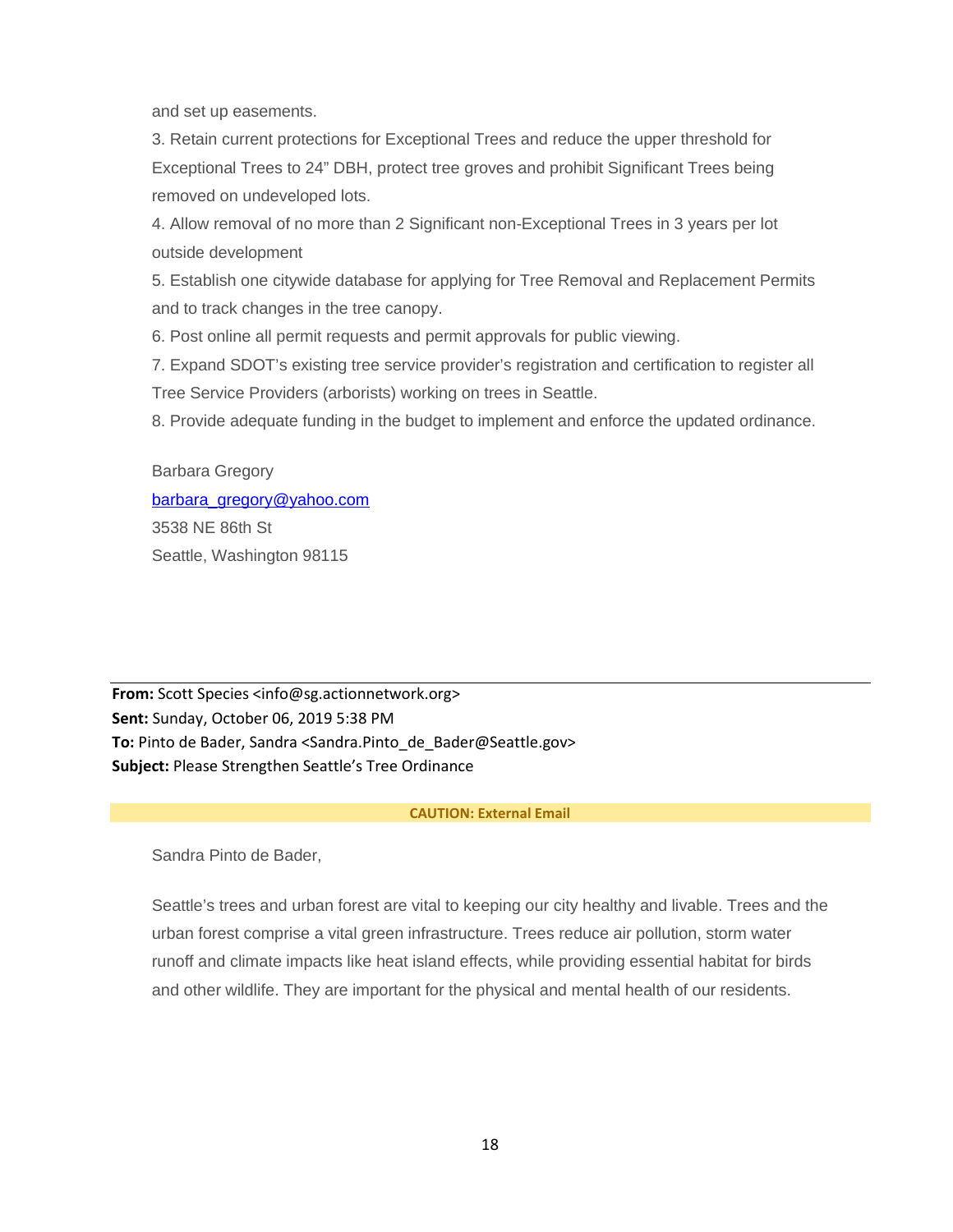Seattle's rapid growth and an outdated tree ordinance are reducing these beneficial effects as trees are removed and not replaced. It is urgent to act now to stop this continued loss of trees, particularly large mature trees and tree groves. It is important to promote environmental equity as trees are replaced.

Please update Seattle's Tree Protection Ordinance as recommended in the latest draft by the Seattle Urban Forestry Commission.

Here are the key provisions that need to be in the updated tree ordinance:

1. Expand the existing Tree Removal and Replacement Permit Program, including 2-week public notice and posting on-site, as used by the Seattle Department of Transportation (SDOT) – to cover all Significant Trees (6" and larger diameter at breast height (DBH)) on private property in all land use zones, both during development and outside development. 2. Require the replacement of all Significant Trees removed with trees that in 25 years will reach equivalent canopy volume – either on site or pay a replacement fee into a City Tree Replacement and Preservation Fund. Allow the Fund to also accept fines, donations, grants and set up easements.

3. Retain current protections for Exceptional Trees and reduce the upper threshold for Exceptional Trees to 24" DBH, protect tree groves and prohibit Significant Trees being removed on undeveloped lots.

4. Allow removal of no more than 2 Significant non-Exceptional Trees in 3 years per lot outside development

5. Establish one citywide database for applying for Tree Removal and Replacement Permits and to track changes in the tree canopy.

6. Post online all permit requests and permit approvals for public viewing.

7. Expand SDOT's existing tree service provider's registration and certification to register all Tree Service Providers (arborists) working on trees in Seattle.

8. Provide adequate funding in the budget to implement and enforce the updated ordinance.

Scott Species [sspecies@yahoo.com](mailto:sspecies@yahoo.com) 1922 9th Ave., # 401 Seattle, Washington 98101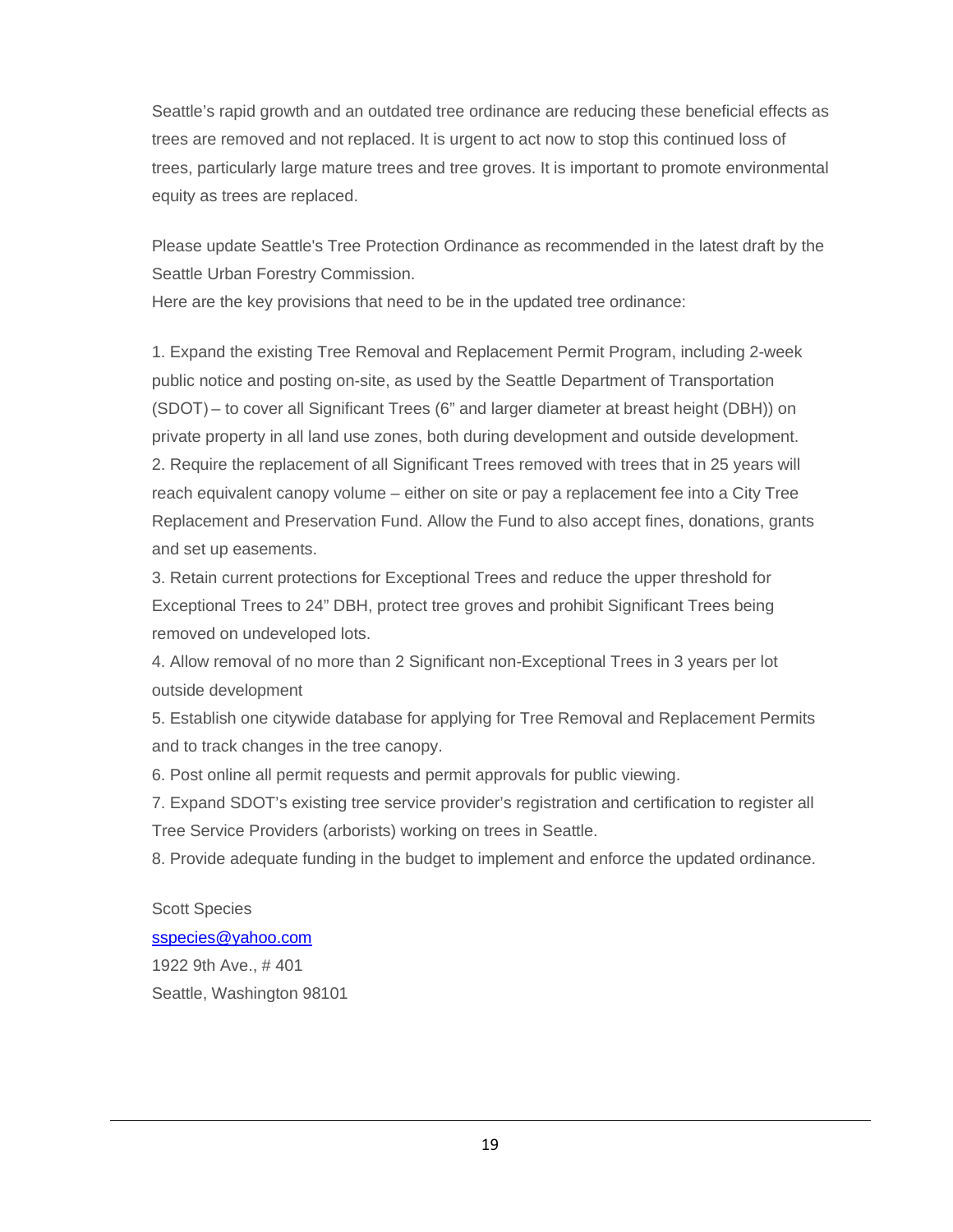**From:** Barbara Fristoe <info@sg.actionnetwork.org> **Sent:** Sunday, October 06, 2019 5:58 PM **To:** Pinto de Bader, Sandra <Sandra.Pinto\_de\_Bader@Seattle.gov> **Subject:** Please Strengthen Seattle's Tree Ordinance

#### **CAUTION: External Email**

Sandra Pinto de Bader,

Seattle's trees and urban forest are vital to keeping our city healthy and livable. Trees and the urban forest comprise a vital green infrastructure. Trees reduce air pollution, storm water runoff and climate impacts like heat island effects, while providing essential habitat for birds and other wildlife. They are important for the physical and mental health of our residents.

Seattle's rapid growth and an outdated tree ordinance are reducing these beneficial effects as trees are removed and not replaced. It is urgent to act now to stop this continued loss of trees, particularly large mature trees and tree groves. It is important to promote environmental equity as trees are replaced.

Please update Seattle's Tree Protection Ordinance as recommended in the latest draft by the Seattle Urban Forestry Commission.

Here are the key provisions that need to be in the updated tree ordinance:

1. Expand the existing Tree Removal and Replacement Permit Program, including 2-week public notice and posting on-site, as used by the Seattle Department of Transportation (SDOT) – to cover all Significant Trees (6" and larger diameter at breast height (DBH)) on private property in all land use zones, both during development and outside development. 2. Require the replacement of all Significant Trees removed with trees that in 25 years will reach equivalent canopy volume – either on site or pay a replacement fee into a City Tree Replacement and Preservation Fund. Allow the Fund to also accept fines, donations, grants and set up easements.

3. Retain current protections for Exceptional Trees and reduce the upper threshold for Exceptional Trees to 24" DBH, protect tree groves and prohibit Significant Trees being removed on undeveloped lots.

4. Allow removal of no more than 2 Significant non-Exceptional Trees in 3 years per lot outside development

5. Establish one citywide database for applying for Tree Removal and Replacement Permits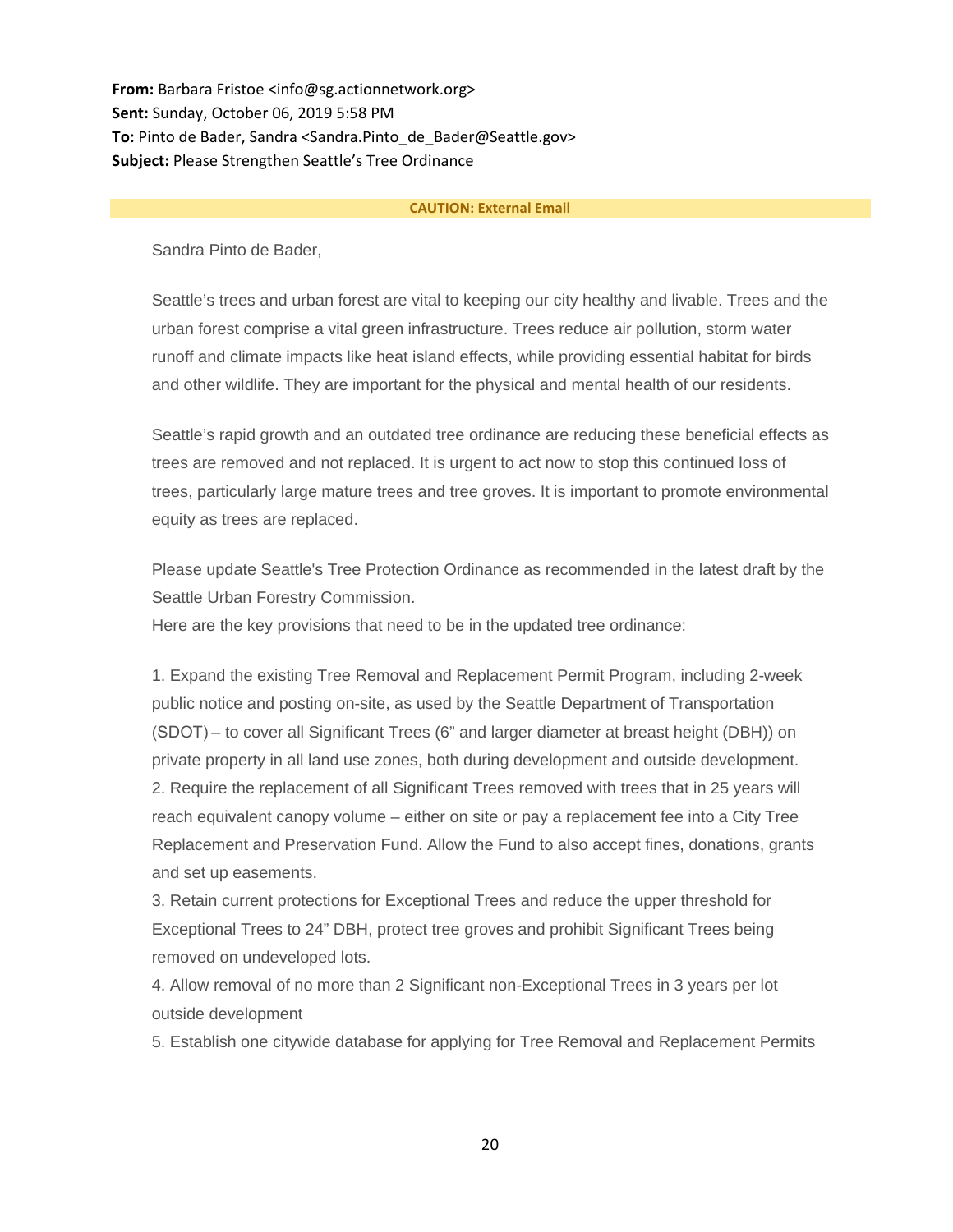and to track changes in the tree canopy.

6. Post online all permit requests and permit approvals for public viewing.

7. Expand SDOT's existing tree service provider's registration and certification to register all

Tree Service Providers (arborists) working on trees in Seattle.

8. Provide adequate funding in the budget to implement and enforce the updated ordinance.

Barbara Fristoe [bfristoe@mac.com](mailto:bfristoe@mac.com) 3418 16th Ave S Seattle , Colorado 9814r

**From:** Wendy Oberlin <info@sg.actionnetwork.org> **Sent:** Monday, October 07, 2019 4:00 PM **To:** Pinto de Bader, Sandra <Sandra.Pinto\_de\_Bader@Seattle.gov> **Subject:** Please Protect Seattle's Trees

#### **CAUTION: External Email**

Sandra Pinto de Bader,

Seattle's trees and urban forest are vital to keeping our city healthy and livable. Trees and the urban forest comprise a vital green infrastructure. Trees reduce air pollution, storm water runoff and climate impacts like heat island effects, while providing essential habitat for birds and other wildlife. They are important for the physical and mental health of our residents.

Seattle's rapid growth and an outdated tree ordinance are reducing these beneficial effects as trees are removed and not replaced. It is urgent to act now to stop this continued loss of trees, particularly large mature trees and tree groves. It is important to promote environmental equity as trees are replaced.

Please update Seattle's Tree Protection Ordinance as recommended in the latest draft by the Seattle Urban Forestry Commission.

Here are the key provisions that need to be in the updated tree ordinance: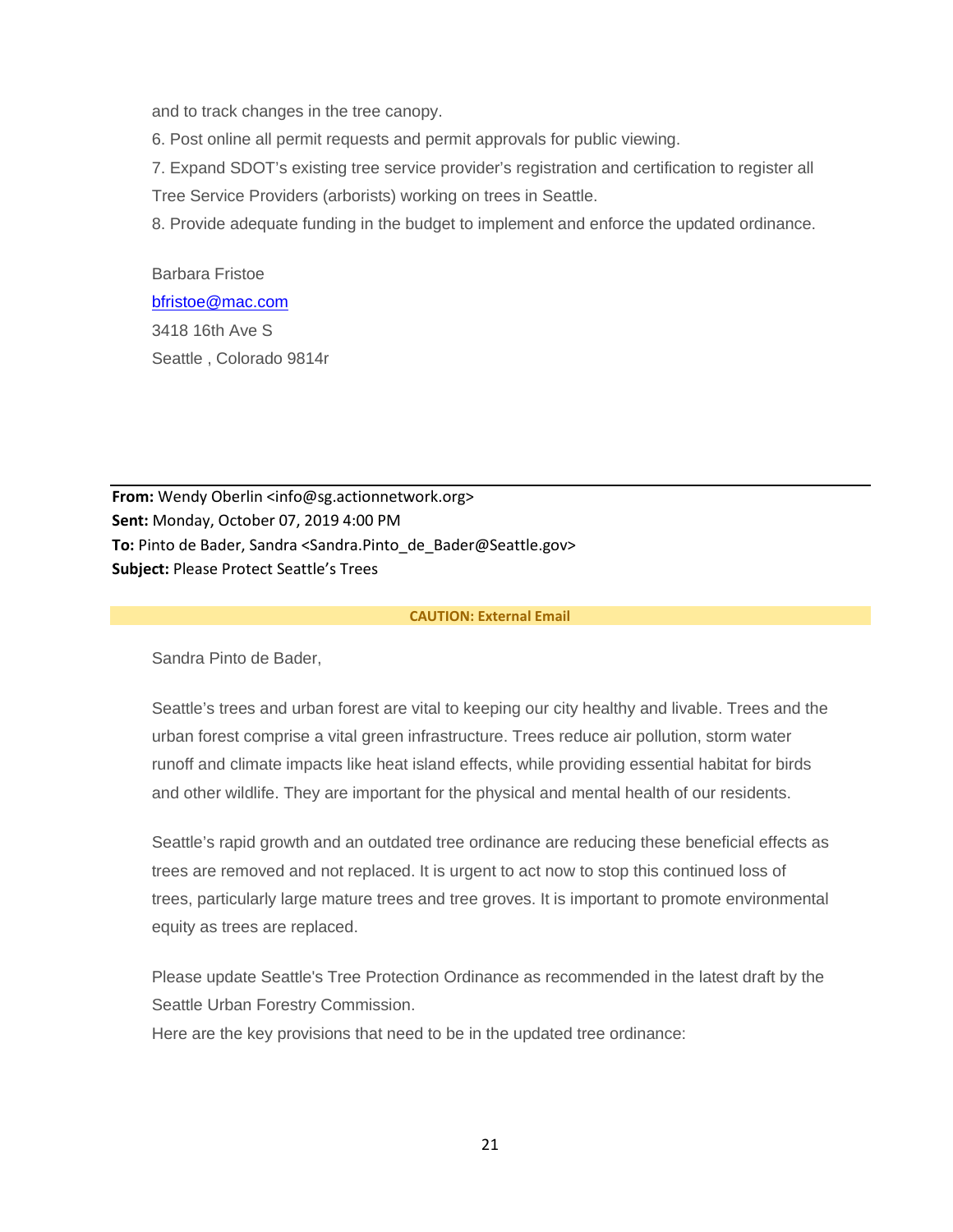1. Expand the existing Tree Removal and Replacement Permit Program, including 2-week public notice and posting on-site, as used by the Seattle Department of Transportation (SDOT) – to cover all Significant Trees (6" and larger diameter at breast height (DBH)) on private property in all land use zones, both during development and outside development. 2. Require the replacement of all Significant Trees removed with trees that in 25 years will reach equivalent canopy volume – either on site or pay a replacement fee into a City Tree Replacement and Preservation Fund. Allow the Fund to also accept fines, donations, grants and set up easements.

3. Retain current protections for Exceptional Trees and reduce the upper threshold for Exceptional Trees to 24" DBH, protect tree groves and prohibit Significant Trees being removed on undeveloped lots.

4. Allow removal of no more than 2 Significant non-Exceptional Trees in 3 years per lot outside development

5. Establish one citywide database for applying for Tree Removal and Replacement Permits and to track changes in the tree canopy.

6. Post online all permit requests and permit approvals for public viewing.

7. Expand SDOT's existing tree service provider's registration and certification to register all Tree Service Providers (arborists) working on trees in Seattle.

8. Provide adequate funding in the budget to implement and enforce the updated ordinance.

Wendy Oberlin [wendy.oberlin@gmail.com](mailto:wendy.oberlin@gmail.com) 4015 Wallingford Ave N Seattle, Washington 98103

**From:** Rusty West <info@sg.actionnetwork.org> **Sent:** Monday, October 07, 2019 5:05 PM **To:** Pinto de Bader, Sandra <Sandra.Pinto\_de\_Bader@Seattle.gov> **Subject:** Keep Seattle Livable!

**CAUTION: External Email**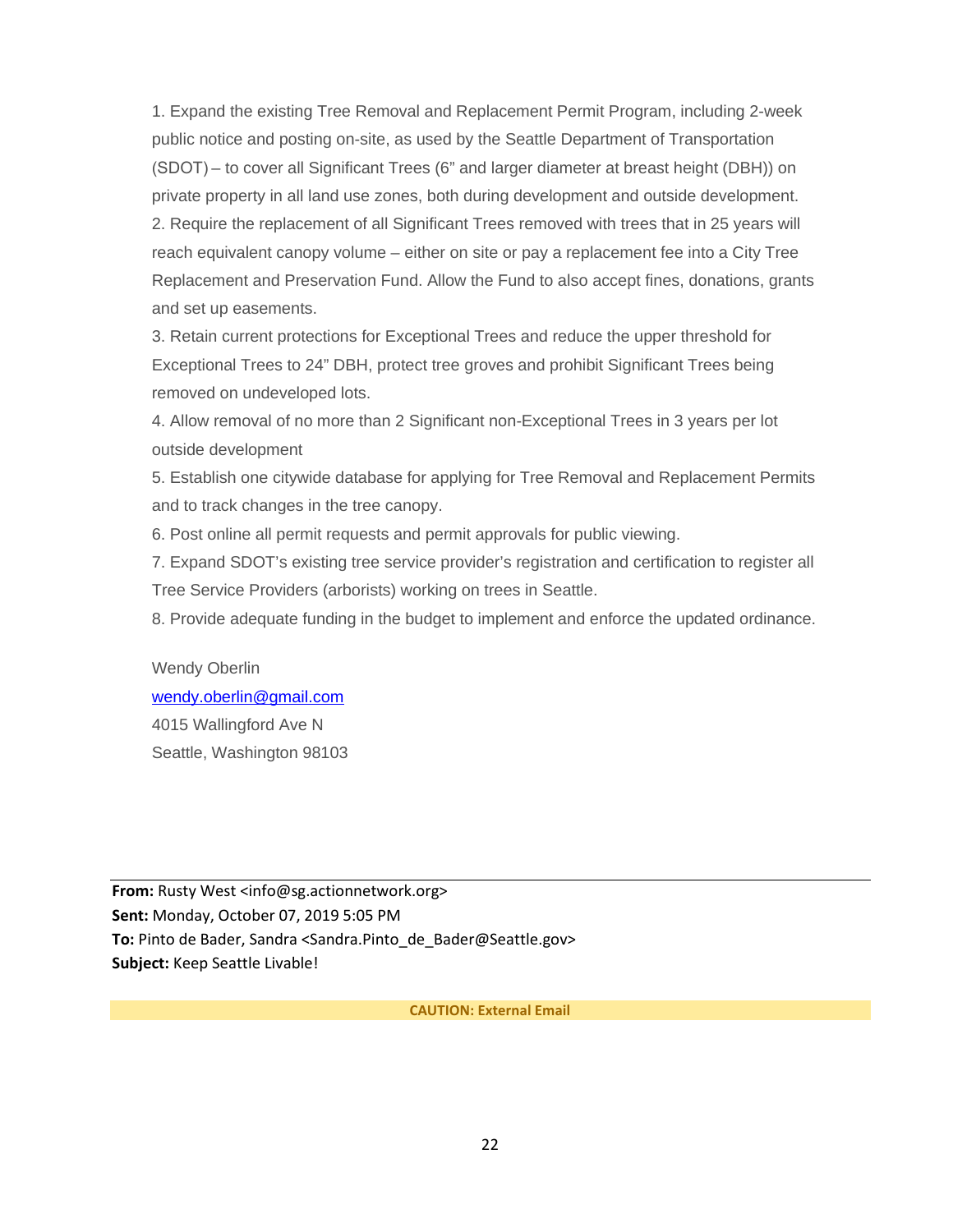Sandra Pinto de Bader,

For the benefit of Mother Earth and all her future inhabitants...

Seattle's trees and urban forest are vital to keeping our city healthy and livable. Trees and the urban forest comprise a vital green infrastructure. Trees reduce air pollution, storm water runoff and climate impacts like heat island effects, while providing essential habitat for birds and other wildlife. They are important for the physical and mental health of our residents.

Seattle's rapid growth and an outdated tree ordinance are reducing these beneficial effects as trees are removed and not replaced. It is urgent to act now to stop this continued loss of trees, particularly large mature trees and tree groves. It is important to promote environmental equity as trees are replaced.

Please update Seattle's Tree Protection Ordinance as recommended in the latest draft by the Seattle Urban Forestry Commission.

Here are the key provisions that need to be in the updated tree ordinance:

1. Expand the existing Tree Removal and Replacement Permit Program, including 2-week public notice and posting on-site, as used by the Seattle Department of Transportation (SDOT) – to cover all Significant Trees (6" and larger diameter at breast height (DBH)) on private property in all land use zones, both during development and outside development. 2. Require the replacement of all Significant Trees removed with trees that in 25 years will reach equivalent canopy volume – either on site or pay a replacement fee into a City Tree Replacement and Preservation Fund. Allow the Fund to also accept fines, donations, grants and set up easements.

3. Retain current protections for Exceptional Trees and reduce the upper threshold for Exceptional Trees to 24" DBH, protect tree groves and prohibit Significant Trees being removed on undeveloped lots.

4. Allow removal of no more than 2 Significant non-Exceptional Trees in 3 years per lot outside development

5. Establish one citywide database for applying for Tree Removal and Replacement Permits and to track changes in the tree canopy.

6. Post online all permit requests and permit approvals for public viewing.

7. Expand SDOT's existing tree service provider's registration and certification to register all

23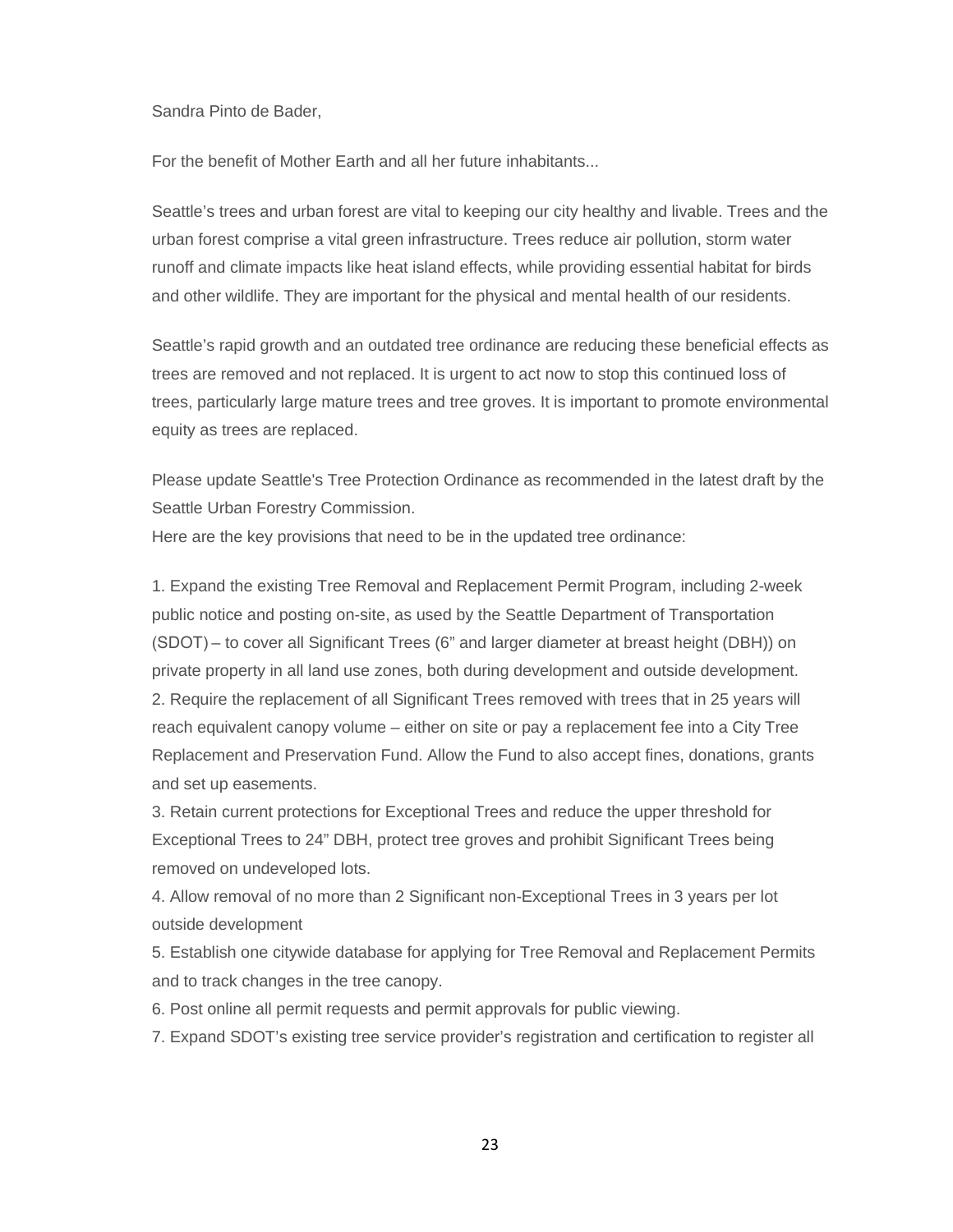Tree Service Providers (arborists) working on trees in Seattle.

8. Provide adequate funding in the budget to implement and enforce the updated ordinance.

Thanks very much Rusty West **Secretary** Plant for the Planet Seattle

Rusty West [rustytwest@gmail.com](mailto:rustytwest@gmail.com) 1622 NE Perkins Way Shoreline, Washington 98155

**From:** Carlen Luke <info@sg.actionnetwork.org> **Sent:** Monday, October 07, 2019 5:10 PM **To:** Pinto de Bader, Sandra <Sandra.Pinto\_de\_Bader@Seattle.gov> **Subject:** Keep Seattle Livable!

#### **CAUTION: External Email**

Sandra Pinto de Bader,

Seattle's trees and urban forest are vital to keeping our city healthy and livable. Trees and the urban forest comprise a vital green infrastructure. Trees reduce air pollution, storm water runoff and climate impacts like heat island effects, while providing essential habitat for birds and other wildlife. They are important for the physical and mental health of our residents.

Seattle's rapid growth and an outdated tree ordinance are reducing these beneficial effects as trees are removed and not replaced. It is urgent to act now to stop this continued loss of trees, particularly large mature trees and tree groves. It is important to promote environmental equity as trees are replaced.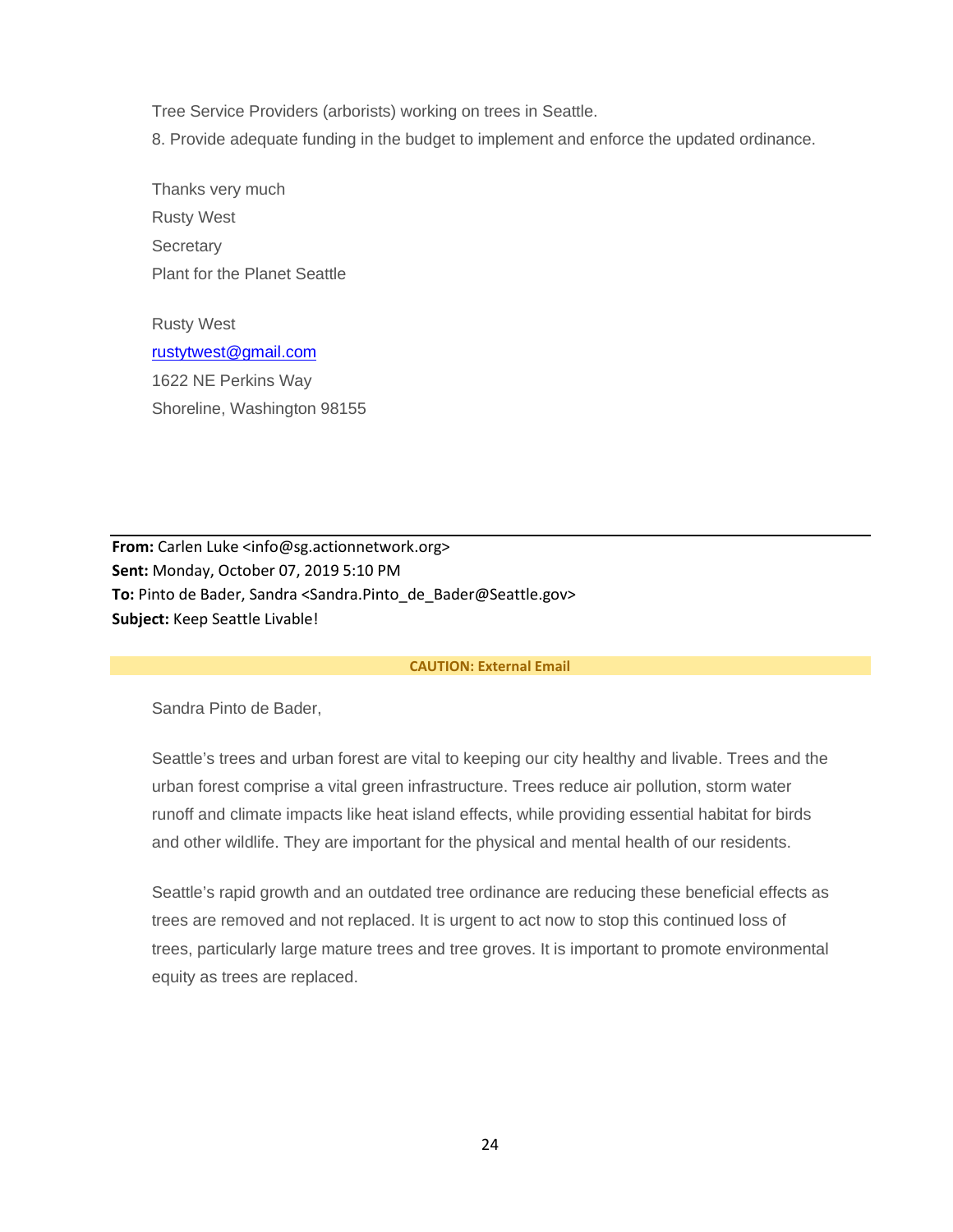Please update Seattle's Tree Protection Ordinance as recommended in the latest draft by the Seattle Urban Forestry Commission.

Here are the key provisions that need to be in the updated tree ordinance:

1. Expand the existing Tree Removal and Replacement Permit Program, including 2-week public notice and posting on-site, as used by the Seattle Department of Transportation (SDOT) – to cover all Significant Trees (6" and larger diameter at breast height (DBH)) on private property in all land use zones, both during development and outside development. 2. Require the replacement of all Significant Trees removed with trees that in 25 years will reach equivalent canopy volume – either on site or pay a replacement fee into a City Tree Replacement and Preservation Fund. Allow the Fund to also accept fines, donations, grants and set up easements.

3. Retain current protections for Exceptional Trees and reduce the upper threshold for Exceptional Trees to 24" DBH, protect tree groves and prohibit Significant Trees being removed on undeveloped lots.

4. Allow removal of no more than 2 Significant non-Exceptional Trees in 3 years per lot outside development

5. Establish one citywide database for applying for Tree Removal and Replacement Permits and to track changes in the tree canopy.

6. Post online all permit requests and permit approvals for public viewing.

7. Expand SDOT's existing tree service provider's registration and certification to register all Tree Service Providers (arborists) working on trees in Seattle.

8. Provide adequate funding in the budget to implement and enforce the updated ordinance.

## Carlen Luke

# [carlen59@me.com](mailto:carlen59@me.com)

12029 Hiram Pl. NE Seattle, Washington 98125

**From:** kevin orme <info@sg.actionnetwork.org> **Sent:** Monday, October 07, 2019 9:40 PM To: Pinto de Bader, Sandra <Sandra.Pinto de Bader@Seattle.gov> **Subject:** Do NOT \*\*GUT\*\* SEPA?!?!

## **CAUTION: External Email**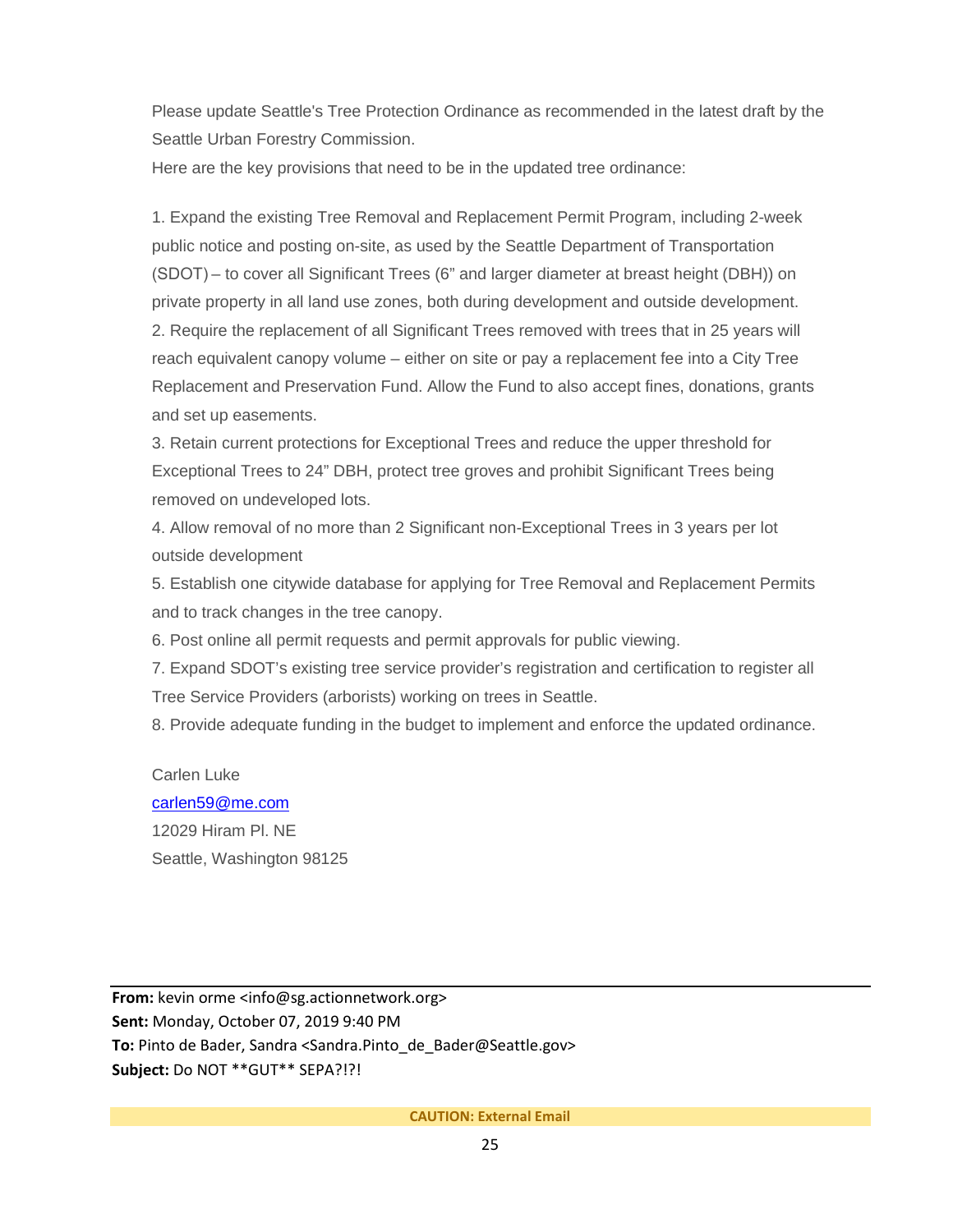Sandra Pinto de Bader,

Today, the Seattle City Council has yet again, Sold. Us. Out. Mike "i'm about to get a job working in development" O'Brien and "Ready, Willing and Abel to sell us out" Pacheco leading the charge.

Apparently the "Green New Deal" they support is Greenbacks for New Development. Only the catch they purposely ignore is these will be either luxury condos or oversized, ridiculous McMansions - neither of which will be 'affordable'. Those Seattle 'residents' will still be located in Everett, Snohomish, Federal Way and beyond, and they will still be commuting to their service jobs just like before via I-5 and connectors.

AOC proved just last year that politicians can stand up to Big Business (a Seattle one you already caved to, no less) in a much bigger city, with much bigger businesses/warchests to buy politicians, than this one.

But actions speak louder than words, and when you are living in concrete boxes with no wildlife, habitat, trees or greenspace left in the city, don't say we didn't warn you.

Thankfully many of you will be gone soon, and we can start over, yet again, with some who may actually listen this time around. The proof is all around you, but you still refuse to listen....!

kevin orme [bi670@scn.org](mailto:bi670@scn.org) 502 N 80th seattle, Washington 98103

**From:** seattleposa@googlegroups.com <seattleposa@googlegroups.com> **On Behalf Of** Ruth Alice Williams **Sent:** Monday, October 07, 2019 10:17 PM **To:** Ruth Alice Williams <ruthalice@comcast.net> **Subject:** [SeattlePOSA] Thornton Creek Alliance Meeting, Oct 17th, New Greenspace for Lake City!

**CAUTION: External Email**

**Please post and share! Poster is attached in JPG and PDF for your convenience.**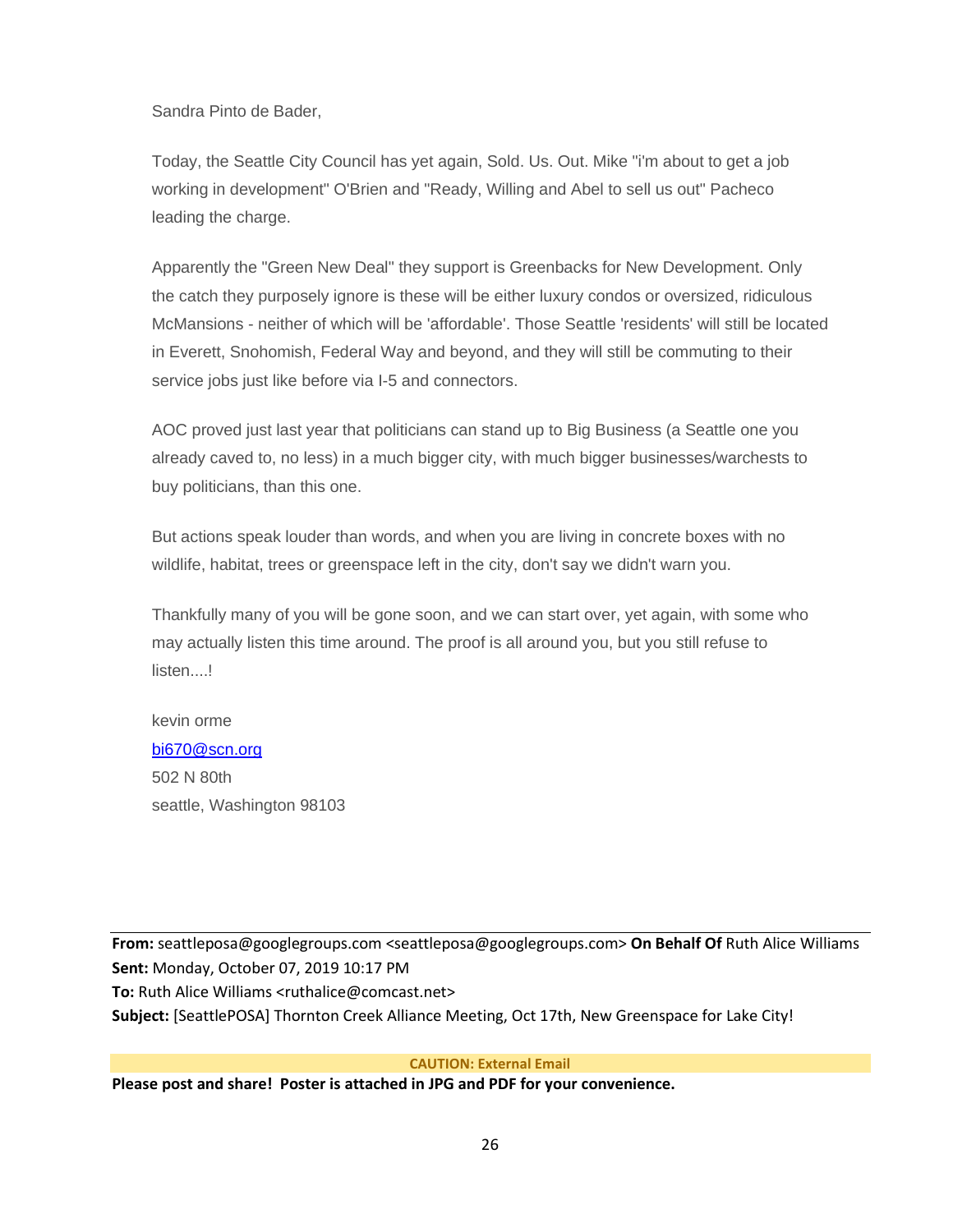## Greetings, friends!

New one-acre park coming to Lake City!

Come to our public meeting and hear the story of how our community and public agencies worked together to purchase this key property in the Thornton Creek floodplain along NE 125th St. in Lake City. You'll also learn how this park will benefit creek restoration and serve the public. This accomplishment was the result of many hands pulling together, among them TCA's. (Please see attached flyer for more details.)

In addition, we'll have representatives from Seattle Public Utilities (SPU) on hand to discuss their policies and programs for private side sewers.

**Time: 6:30 social hour; 7:00 presentation begins Date: Thursday, Oct 17th Where: Maple Leaf Lutheran Church, 10005 32nd Ave. NE, Seattle, 98125**

We look forward to seeing you there!

Thornton Creek Alliance (TCA) is an all-volunteer grassroots, nonprofit organization of 140 members dedicated to preserving and restoring an ecological balance throughout the Thornton Creek watershed. Our goal is to benefit the watershed by encouraging individuals, groups, schools, businesses, and government to work together in addressing the environmental restoration of the creek system including: water quality, stabilization of water flow, flood prevention, and habitat improvement through education, collaboration, and community involvement.

New members are always welcome! Please use the TCA web site or respond to this email if you'd like to help support our work.

**[www.thornton-creek-alliance.org](http://www.thornton-creek-alliance.org/)**

**[www.facebook.com/Thornton.Creek.Alliance](http://www.facebook.com/Thornton.Creek.Alliance)**

--

You received this message because you are subscribed to the Google Groups "SeattlePOSA" group. To unsubscribe from this group and stop receiving emails from it, send an email to [seattlePOSA+unsubscribe@googlegroups.com.](mailto:seattlePOSA+unsubscribe@googlegroups.com)

To view this discussion on the web visit

[https://groups.google.com/d/msgid/seattlePOSA/02d201d57d97%24901ab220%24b0501660%24%40comc](https://groups.google.com/d/msgid/seattlePOSA/02d201d57d97%24901ab220%24b0501660%24%40comcast.net?utm_medium=email&utm_source=footer) [ast.net](https://groups.google.com/d/msgid/seattlePOSA/02d201d57d97%24901ab220%24b0501660%24%40comcast.net?utm_medium=email&utm_source=footer)

**From:** Emily Knudsen <emily.pco1944@gmail.com>

**Sent:** Tuesday, October 08, 2019 8:33 AM

**To:** Durkan, Jenny <Jenny.Durkan@seattle.gov>; LEG\_CouncilMembers <council@seattle.gov>; Pinto de

Bader, Sandra <Sandra.Pinto\_de\_Bader@Seattle.gov>

**Cc:** stevezemke@treepac.org

**Subject:** Resolution in Support of Tree Protection Ordinance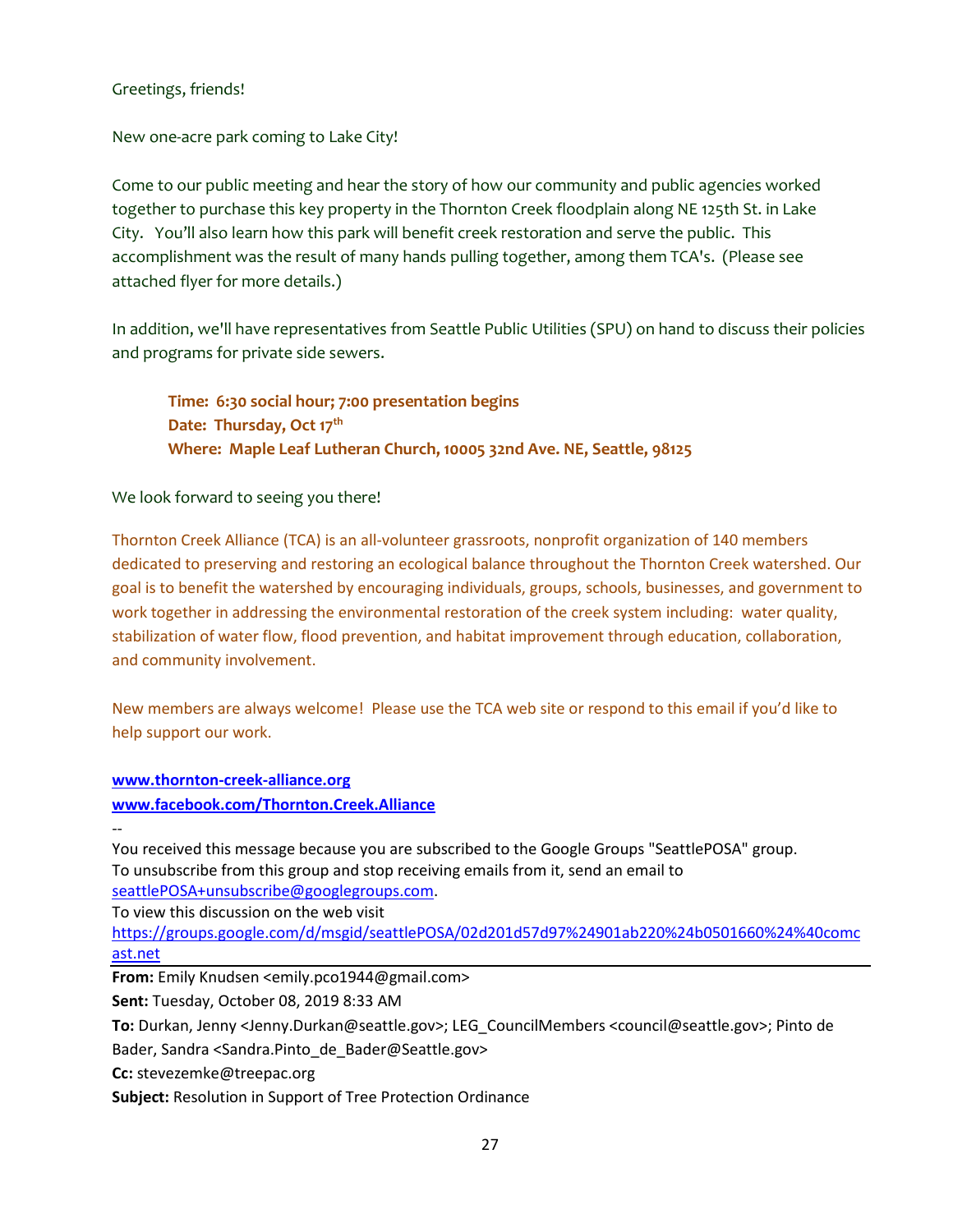#### <span id="page-27-1"></span>**CAUTION: External Email**

# **Resolution in Support of Seattle Urban Forestry Commission's Tree Protection Ordinance**

Trees are necessary to protect in urban areas as they filter pollutants, reduce stormwater runoff, supply shade, mitigate heat island effect, provide wildlife habitat, deliver improved physical and mental health outcomes, and increase quality of life.

This ordinance is just one step that needs to be taken for Seattle to reach its goal of reaching at least 30% tree canopy by 2037.

Therefore, we are in support of the Urban Forest Protection Ordinance<sup>[1]</sup> that was drafted by the Seattle Urban Forestry Commission, which is is consistent with the eight recommendations the Council adopted in Section 6 of Resolution 31870 in April 2019.

The draft ordinance would:

a. Increase protections for Seattle trees and tree canopy volume by requiring tree removal and replacement permits for all significant trees (over 6" DBH) removed on both developed property and property being developed on all land use zones in the city;

b. Require 2 week posting of tree removal and replacement applications on site as SDOT does;

c. Require tree replacement on site, which in 25 years, is equivalent to the tree canopy volume removed or require a fee paid into a Tree Replacement and Preservation Fund to plant and maintain for 5 years the trees elsewhere in the city;

d. Retain current protections for exceptional trees and reduce upper threshold for exceptional trees to 24" DBH;

e. Allow no more than 2 significant non-exceptional trees to be removed over 3 years on developed property;

f. Require registration of all tree services providers with the city;

g. Track all significant tree loss and replacement; and

h. Provide adequate funds to administer and enforce the ordinance.

We urge the Seattle City Council to pass the Seattle Urban Forestry Commission's Draft Tree and Urban Forest Protection Ordinance.

Signed,

<span id="page-27-0"></span>[<sup>\[1\]</sup>](#page-27-1)[https://www.seattle.gov/Documents/Departments/UrbanForestryCommission/2019/2019docs/Outlinean](https://www.seattle.gov/Documents/Departments/UrbanForestryCommission/2019/2019docs/OutlineandDraftUFCTreeProtectionRegs070219FullDoc.pdf) [dDraftUFCTreeProtectionRegs070219FullDoc.pdf](https://www.seattle.gov/Documents/Departments/UrbanForestryCommission/2019/2019docs/OutlineandDraftUFCTreeProtectionRegs070219FullDoc.pdf)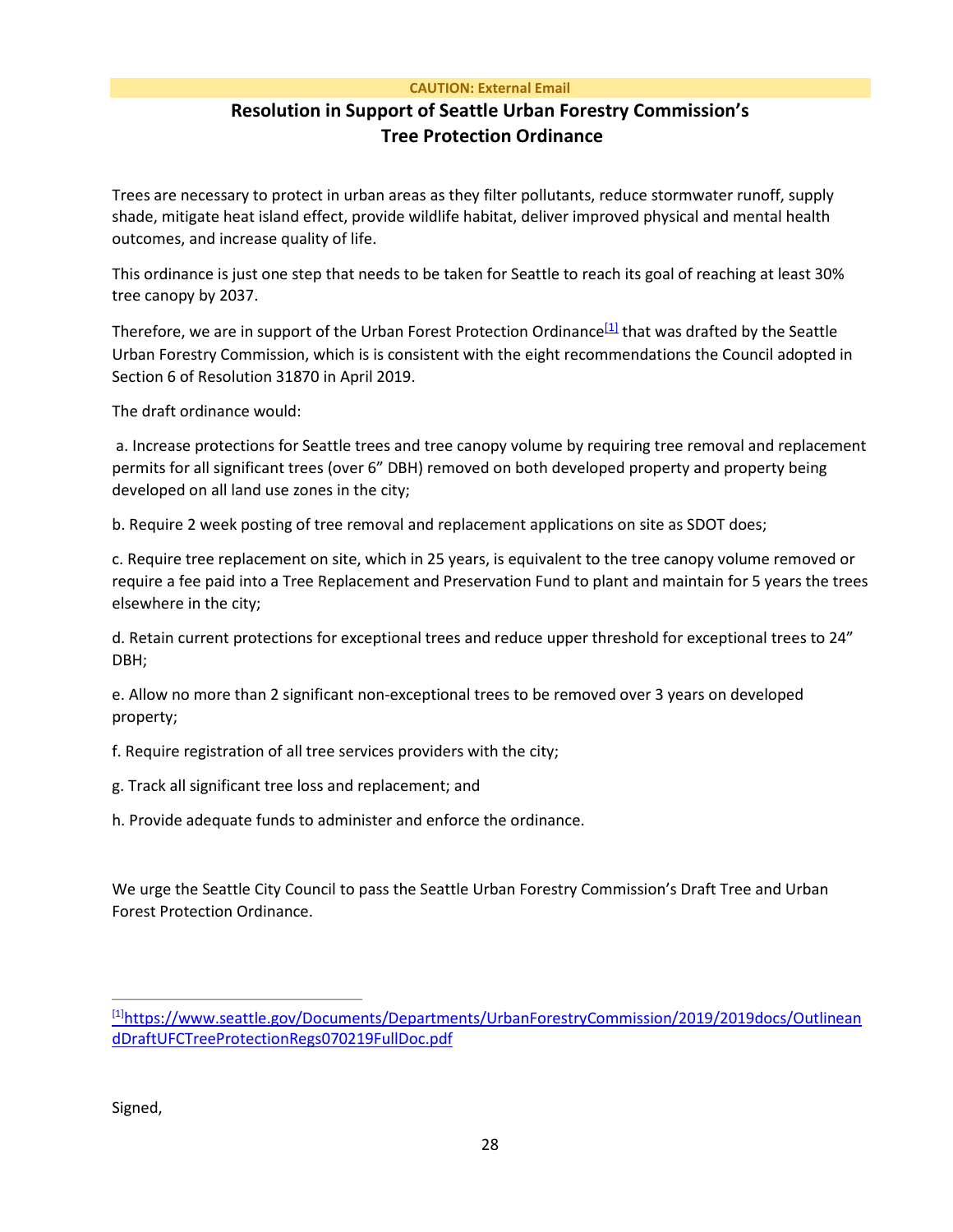-- Emily Knudsen [37th LD Environment and Climate Caucus](https://www.37environmentandclimatecaucus.org/) **From:** william Waldman <info@sg.actionnetwork.org> **Sent:** Tuesday, October 08, 2019 8:57 AM **To:** Pinto de Bader, Sandra <Sandra.Pinto\_de\_Bader@Seattle.gov> **Subject:** Keep Seattle Livable!

#### **CAUTION: External Email**

Sandra Pinto de Bader,

Seattle's trees and urban forest are vital to keeping our city healthy and livable. Trees and the urban forest comprise a vital green infrastructure. Trees reduce air pollution, storm water runoff and climate impacts like heat island effects, while providing essential habitat for birds and other wildlife. They are important for the physical and mental health of our residents.

Seattle's rapid growth and an outdated tree ordinance are reducing these beneficial effects as trees are removed and not replaced. It is urgent to act now to stop this continued loss of trees, particularly large mature trees and tree groves. It is important to promote environmental equity as trees are replaced.

Please update Seattle's Tree Protection Ordinance as recommended in the latest draft by the Seattle Urban Forestry Commission.

Here are the key provisions that need to be in the updated tree ordinance:

1. Expand the existing Tree Removal and Replacement Permit Program, including 2-week public notice and posting on-site, as used by the Seattle Department of Transportation (SDOT) – to cover all Significant Trees (6" and larger diameter at breast height (DBH)) on private property in all land use zones, both during development and outside development. 2. Require the replacement of all Significant Trees removed with trees that in 25 years will reach equivalent canopy volume – either on site or pay a replacement fee into a City Tree Replacement and Preservation Fund. Allow the Fund to also accept fines, donations, grants and set up easements.

3. Retain current protections for Exceptional Trees and reduce the upper threshold for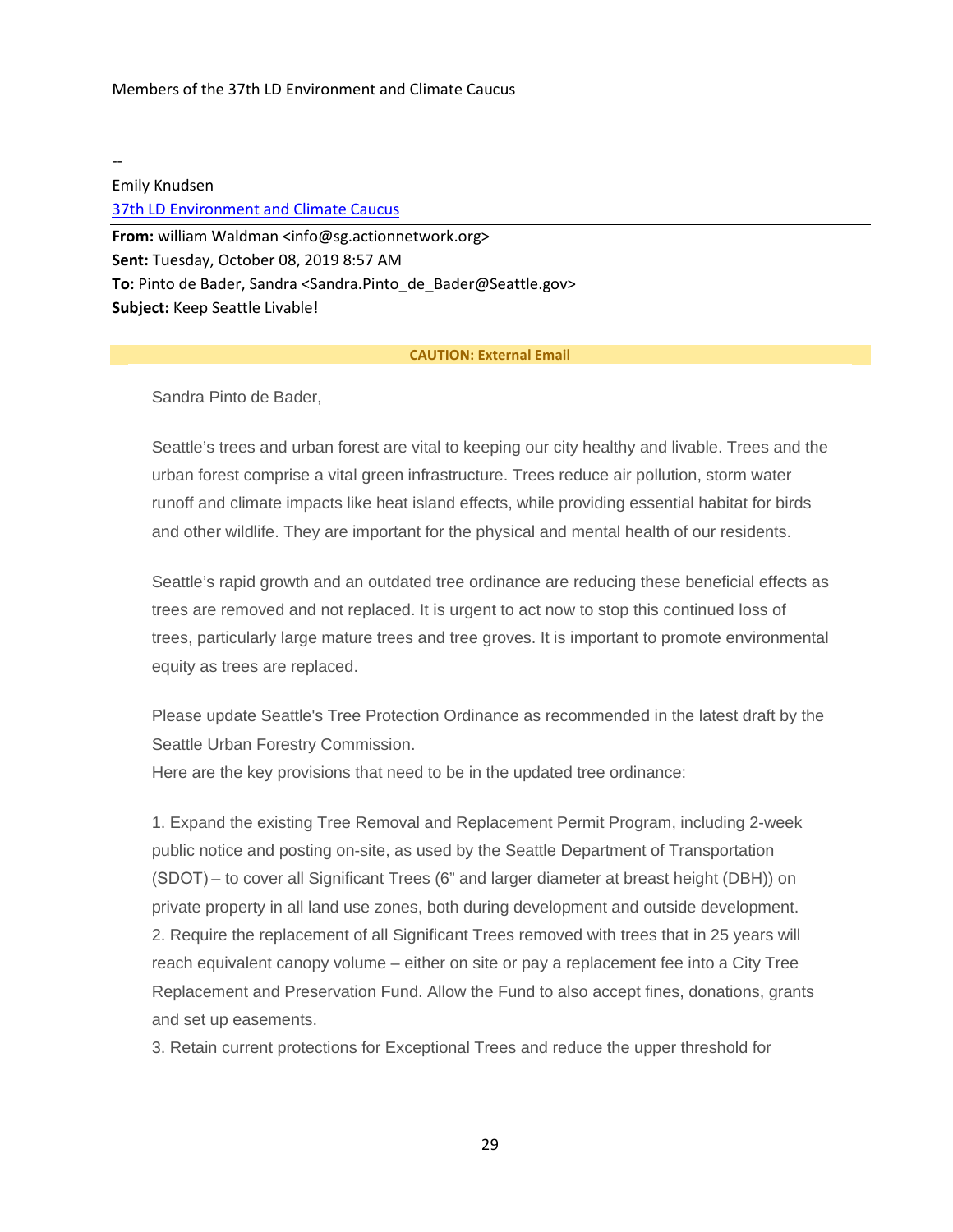Exceptional Trees to 24" DBH, protect tree groves and prohibit Significant Trees being removed on undeveloped lots.

4. Allow removal of no more than 2 Significant non-Exceptional Trees in 3 years per lot outside development

5. Establish one citywide database for applying for Tree Removal and Replacement Permits and to track changes in the tree canopy.

6. Post online all permit requests and permit approvals for public viewing.

7. Expand SDOT's existing tree service provider's registration and certification to register all Tree Service Providers (arborists) working on trees in Seattle.

8. Provide adequate funding in the budget to implement and enforce the updated ordinance.

## william Waldman

# [wwaldmanmd@erols.com](mailto:wwaldmanmd@erols.com) 3701 S. Hudson St. #526 Seattle, Washington 98118

**From:** Madhulata Hanumantha <info@sg.actionnetwork.org> **Sent:** Tuesday, October 08, 2019 7:01 PM **To:** Pinto de Bader, Sandra <Sandra.Pinto\_de\_Bader@Seattle.gov> **Subject:** Save Our Trees!

## **CAUTION: External Email**

Sandra Pinto de Bader,

Seattle's trees and urban forest are vital to keeping our city healthy and livable. Trees and the urban forest comprise a vital green infrastructure. Trees reduce air pollution, storm water runoff and climate impacts like heat island effects, while providing essential habitat for birds and other wildlife. They are important for the physical and mental health of our residents.

Seattle's rapid growth and an outdated tree ordinance are reducing these beneficial effects as trees are removed and not replaced. It is urgent to act now to stop this continued loss of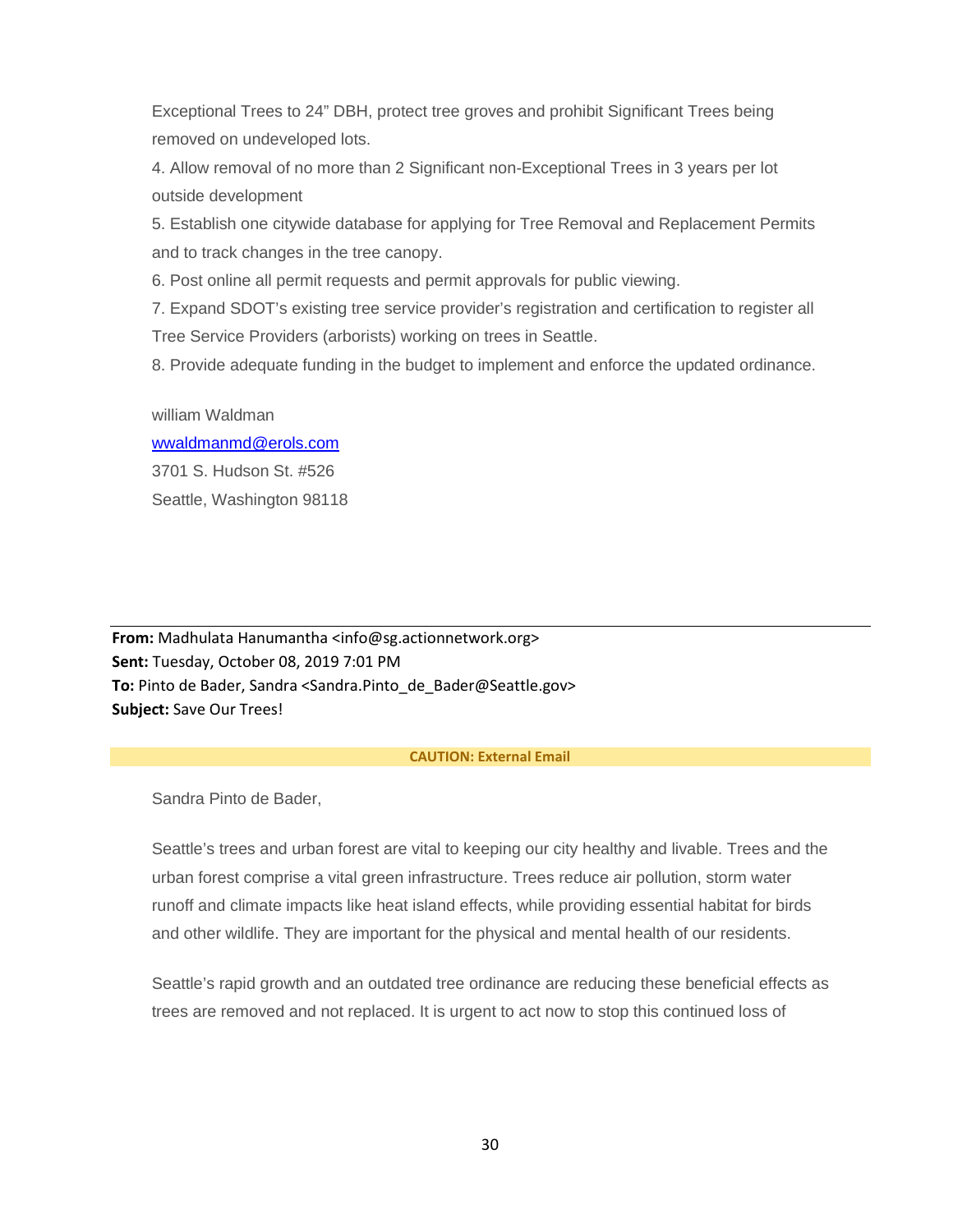trees, particularly large mature trees and tree groves. It is important to promote environmental equity as trees are replaced.

Please update Seattle's Tree Protection Ordinance as recommended in the latest draft by the Seattle Urban Forestry Commission.

Here are the key provisions that need to be in the updated tree ordinance:

1. Expand the existing Tree Removal and Replacement Permit Program, including 2-week public notice and posting on-site, as used by the Seattle Department of Transportation (SDOT) – to cover all Significant Trees (6" and larger diameter at breast height (DBH)) on private property in all land use zones, both during development and outside development. 2. Require the replacement of all Significant trees removed with trees that in 25 years will reach equivalent canopy volume – either on site or pay a replacement fee into a City Tree Replacement and Preservation Fund. Allow the Fund to also accept fines, donations, grants and set up easements.

3. Retain current protections for Exceptional Trees and reduce the upper threshold for Exceptional Trees to 24" DBH, protect tree groves and prohibit Significant Trees being removed on undeveloped lots.

4. Allow removal of no more than 2 Significant non-Exceptional Trees in 3 years per lot outside development

5. Establish one citywide database for applying for Tree Removal and Replacement Permits and to track changes in the tree canopy.

6. Post online all permit requests and permit approvals for public viewing.

7. Expand SDOT's existing tree service provider's registration and certification to register all Tree Service Providers (arborists) working on trees in Seattle.

8. Provide adequate funding in the budget to implement and enforce the updated ordinance.

Madhulata Hanumantha [madhulatah@gmail.com](mailto:madhulatah@gmail.com) 1317 6th Ave N, 203 Seattle, Washington 98109

From: AYLEE WELCH <info@sg.actionnetwork.org> **Sent:** Tuesday, October 08, 2019 8:08 PM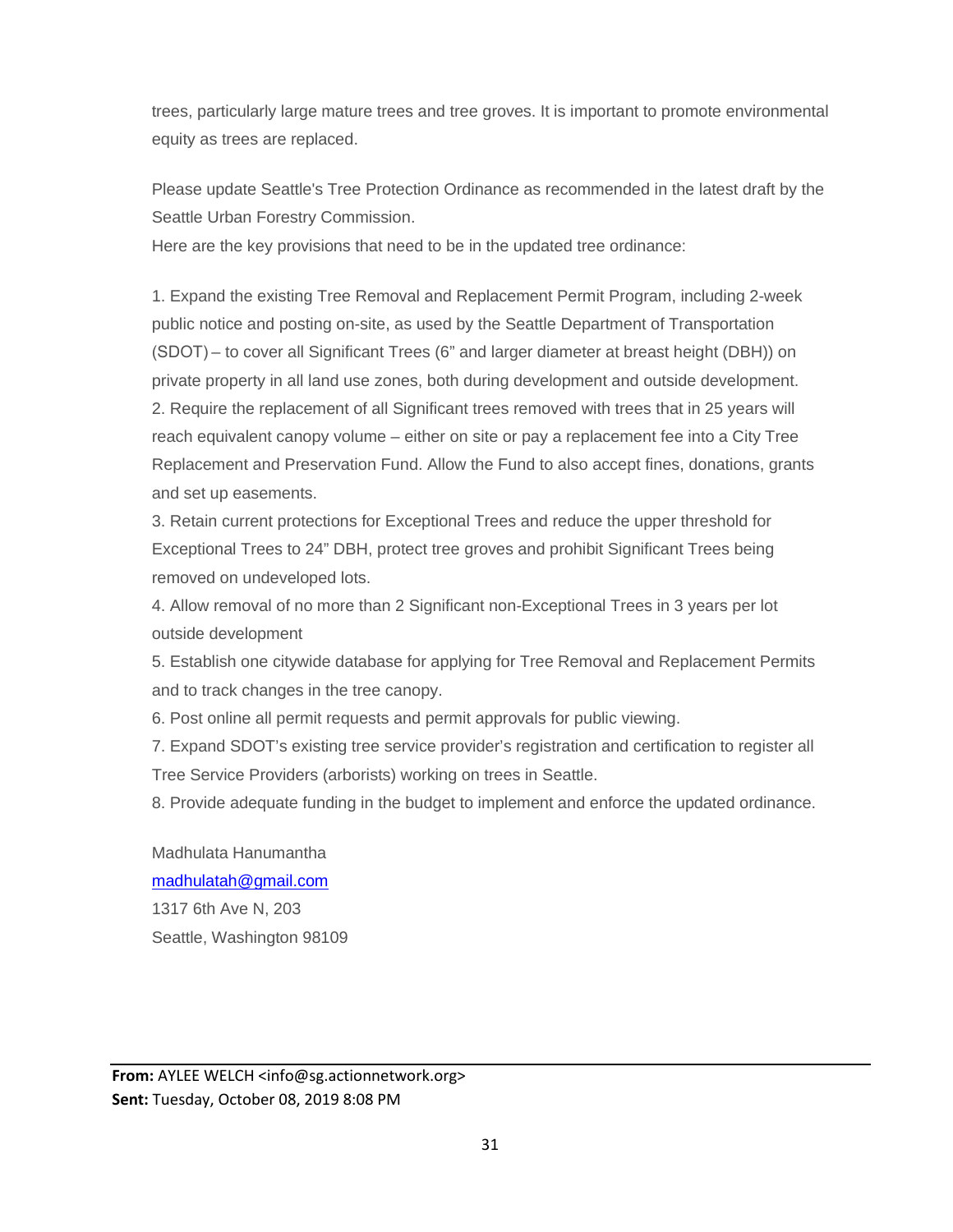**To:** Pinto de Bader, Sandra <Sandra.Pinto de Bader@Seattle.gov> **Subject:** Save Our Trees!

#### **CAUTION: External Email**

Sandra Pinto de Bader,

Seattle's trees and urban forest are vital to keeping our city healthy and livable. Trees and the urban forest comprise a vital green infrastructure. Trees reduce air pollution, storm water runoff and climate impacts like heat island effects, while providing essential habitat for birds and other wildlife. They are important for the physical and mental health of our residents.

Seattle's rapid growth and an outdated tree ordinance are reducing these beneficial effects as trees are removed and not replaced. It is urgent to act now to stop this continued loss of trees, particularly large mature trees and tree groves. It is important to promote environmental equity as trees are replaced.

Please update Seattle's Tree Protection Ordinance as recommended in the latest draft by the Seattle Urban Forestry Commission.

Here are the key provisions that need to be in the updated tree ordinance:

1. Expand the existing Tree Removal and Replacement Permit Program, including 2-week public notice and posting on-site, as used by the Seattle Department of Transportation (SDOT) – to cover all Significant Trees (6" and larger diameter at breast height (DBH)) on private property in all land use zones, both during development and outside development. 2. Require the replacement of all Significant trees removed with trees that in 25 years will reach equivalent canopy volume – either on site or pay a replacement fee into a City Tree Replacement and Preservation Fund. Allow the Fund to also accept fines, donations, grants and set up easements.

3. Retain current protections for Exceptional Trees and reduce the upper threshold for Exceptional Trees to 24" DBH, protect tree groves and prohibit Significant Trees being removed on undeveloped lots.

4. Allow removal of no more than 2 Significant non-Exceptional Trees in 3 years per lot outside development

5. Establish one citywide database for applying for Tree Removal and Replacement Permits and to track changes in the tree canopy.

6. Post online all permit requests and permit approvals for public viewing.

32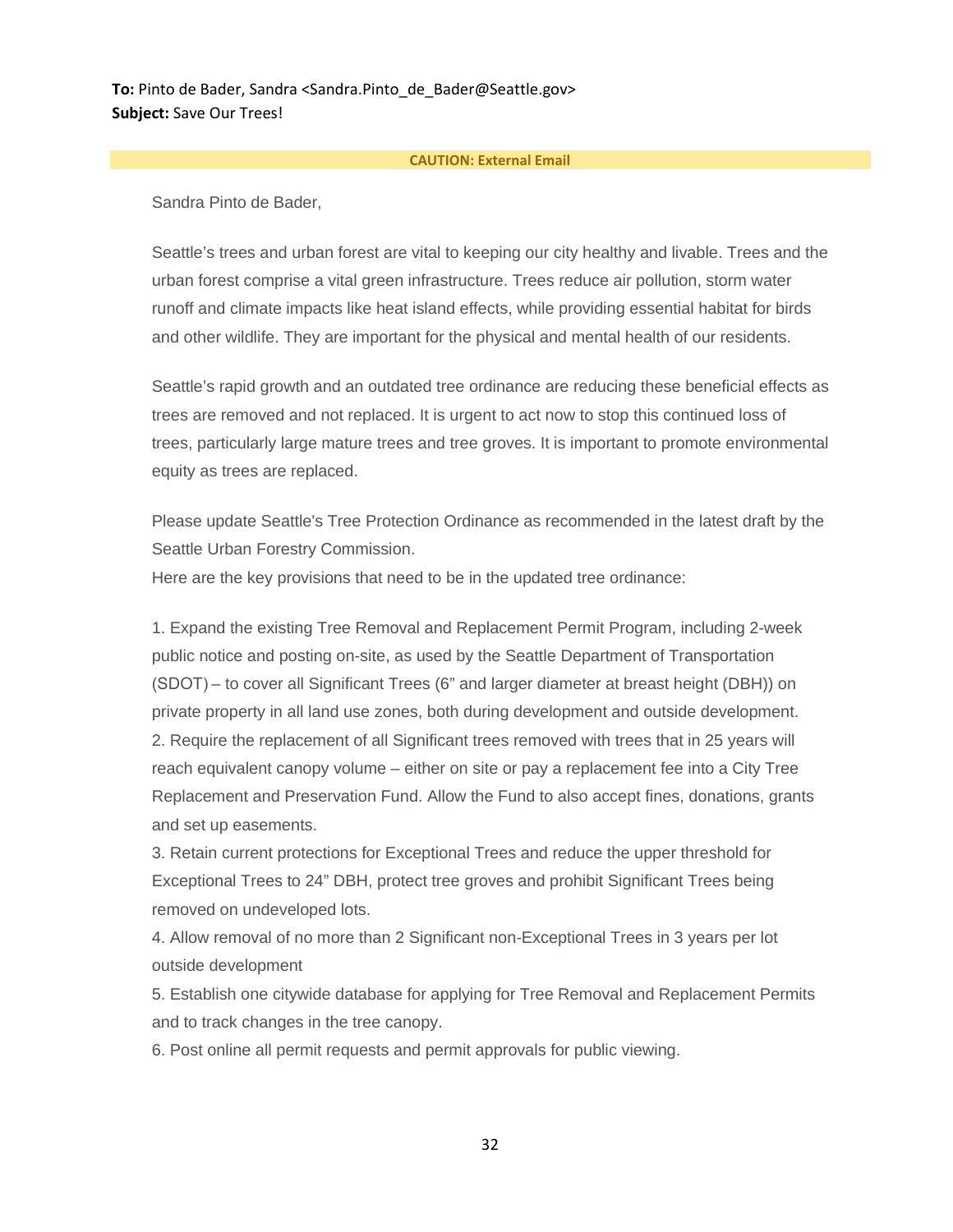7. Expand SDOT's existing tree service provider's registration and certification to register all Tree Service Providers (arborists) working on trees in Seattle.

8. Provide adequate funding in the budget to implement and enforce the updated ordinance.

AYLEE WELCH [ayleesw@gmail.com](mailto:ayleesw@gmail.com) 2515 NE 107th Street SEATTLE, Washington 98125

**From:** Lucia Neare <info@sg.actionnetwork.org> **Sent:** Tuesday, October 08, 2019 9:08 PM **To:** Pinto de Bader, Sandra <Sandra.Pinto\_de\_Bader@Seattle.gov> **Subject:** Keep Seattle Livable!

#### **CAUTION: External Email**

Sandra Pinto de Bader,

Seattle's trees and urban forest are vital to keeping our city healthy and livable. Trees and the urban forest comprise a vital green infrastructure. Trees reduce air pollution, storm water runoff and climate impacts like heat island effects, while providing essential habitat for birds and other wildlife. They are important for the physical and mental health of our residents.

Seattle's rapid growth and an outdated tree ordinance are reducing these beneficial effects as trees are removed and not replaced. It is urgent to act now to stop this continued loss of trees, particularly large mature trees and tree groves. It is important to promote environmental equity as trees are replaced.

Please update Seattle's Tree Protection Ordinance as recommended in the latest draft by the Seattle Urban Forestry Commission.

Here are the key provisions that need to be in the updated tree ordinance:

1. Expand the existing Tree Removal and Replacement Permit Program, including 2-week public notice and posting on-site, as used by the Seattle Department of Transportation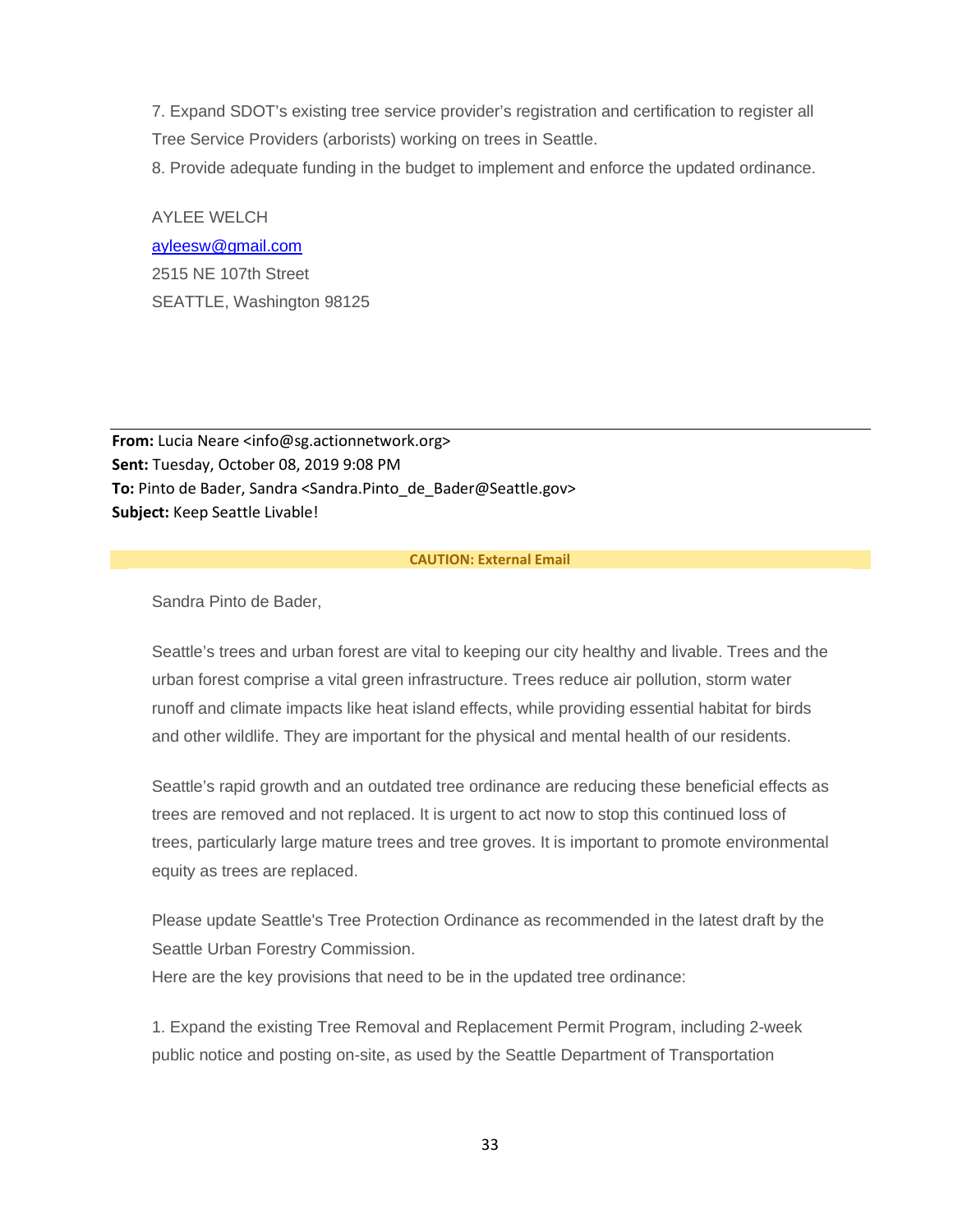(SDOT) – to cover all Significant Trees (6" and larger diameter at breast height (DBH)) on private property in all land use zones, both during development and outside development. 2. Require the replacement of all Significant Trees removed with trees that in 25 years will reach equivalent canopy volume – either on site or pay a replacement fee into a City Tree Replacement and Preservation Fund. Allow the Fund to also accept fines, donations, grants and set up easements.

3. Retain current protections for Exceptional Trees and reduce the upper threshold for Exceptional Trees to 24" DBH, protect tree groves and prohibit Significant Trees being removed on undeveloped lots.

4. Allow removal of no more than 2 Significant non-Exceptional Trees in 3 years per lot outside development

5. Establish one citywide database for applying for Tree Removal and Replacement Permits and to track changes in the tree canopy.

6. Post online all permit requests and permit approvals for public viewing.

7. Expand SDOT's existing tree service provider's registration and certification to register all Tree Service Providers (arborists) working on trees in Seattle.

8. Provide adequate funding in the budget to implement and enforce the updated ordinance.

Lucia Neare [lucianeare@gmail.com](mailto:lucianeare@gmail.com) 733 16th Ave Seattle, Washington 98122

**From:** Katherine Dietz <info@sg.actionnetwork.org> **Sent:** Wednesday, October 09, 2019 9:11 AM To: Pinto de Bader, Sandra <Sandra.Pinto de Bader@Seattle.gov> **Subject:** Please Protect Seattle's Trees

**CAUTION: External Email**

Sandra Pinto de Bader,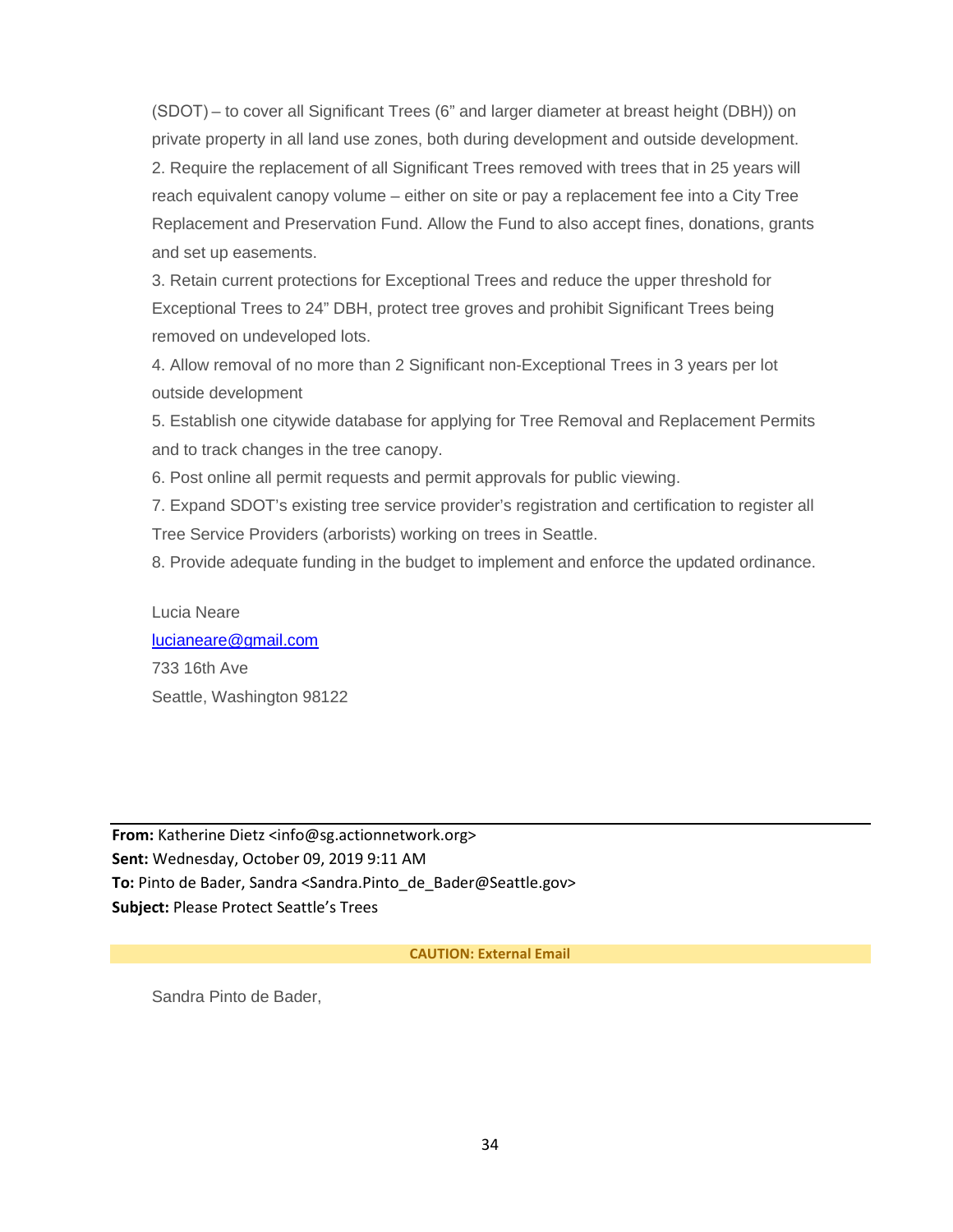Seattle's trees and urban forest are vital to keeping our city healthy and livable. Trees and the urban forest comprise a vital green infrastructure. Trees reduce air pollution, storm water runoff and climate impacts like heat island effects, while providing essential habitat for birds and other wildlife. They are important for the physical and mental health of our residents.

Seattle's rapid growth and an outdated tree ordinance are reducing these beneficial effects as trees are removed and not replaced. It is urgent to act now to stop this continued loss of trees, particularly large mature trees and tree groves. It is important to promote environmental equity as trees are replaced.

Please update Seattle's Tree Protection Ordinance as recommended in the latest draft by the Seattle Urban Forestry Commission.

Here are the key provisions that need to be in the updated tree ordinance:

1. Expand the existing Tree Removal and Replacement Permit Program, including 2-week public notice and posting on-site, as used by the Seattle Department of Transportation (SDOT) – to cover all Significant Trees (6" and larger diameter at breast height (DBH)) on private property in all land use zones, both during development and outside development. 2. Require the replacement of all Significant Trees removed with trees that in 25 years will reach equivalent canopy volume – either on site or pay a replacement fee into a City Tree Replacement and Preservation Fund. Allow the Fund to also accept fines, donations, grants and set up easements.

3. Retain current protections for Exceptional Trees and reduce the upper threshold for Exceptional Trees to 24" DBH, protect tree groves and prohibit Significant Trees being removed on undeveloped lots.

4. Allow removal of no more than 2 Significant non-Exceptional Trees in 3 years per lot outside development

5. Establish one citywide database for applying for Tree Removal and Replacement Permits and to track changes in the tree canopy.

6. Post online all permit requests and permit approvals for public viewing.

7. Expand SDOT's existing tree service provider's registration and certification to register all Tree Service Providers (arborists) working on trees in Seattle.

8. Provide adequate funding in the budget to implement and enforce the updated ordinance.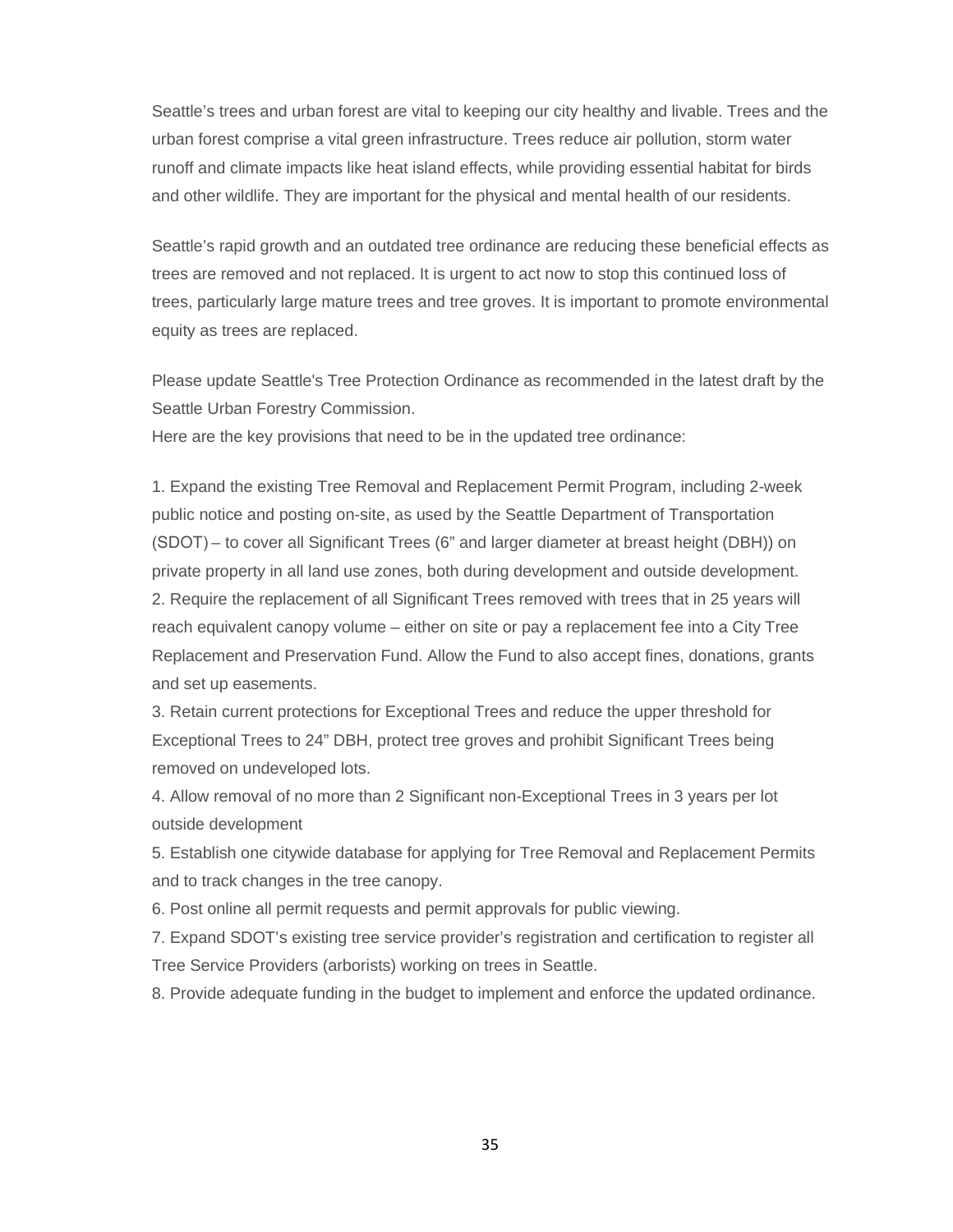Katherine Dietz [kcdietz56@gmail.com](mailto:kcdietz56@gmail.com) 4346 36th Av W Seattle , Washington 98199

From: Mary Sullivan <info@sg.actionnetwork.org> **Sent:** Wednesday, October 09, 2019 10:37 AM To: Pinto de Bader, Sandra <Sandra.Pinto de Bader@Seattle.gov> **Subject:** Save our Trees!

#### **CAUTION: External Email**

Sandra Pinto de Bader,

Seattle's trees and urban forest are vital to keeping our city healthy and livable. Trees and the urban forest comprise a vital green infrastructure. Trees reduce air pollution, storm water runoff and climate impacts like heat island effects, while providing essential habitat for birds and other wildlife. They are important for the physical and mental health of our residents.

Seattle's rapid growth and an outdated tree ordinance are reducing these beneficial effects as trees are removed and not replaced. It is urgent to act now to stop this continued loss of trees, particularly large mature trees and tree groves. It is important to promote environmental equity as trees are replaced.

Please update Seattle's Tree Protection Ordinance as recommended in the latest draft by the Seattle Urban Forestry Commission.

Here are the key provisions that need to be in the updated tree ordinance:

1. Expand the existing Tree Removal and Replacement Permit Program, including 2-week public notice and posting on-site, as used by the Seattle Department of Transportation (SDOT) – to cover all Significant Trees (6" and larger diameter at breast height (DBH)) on private property in all land use zones, both during development and outside development. 2. Require the replacement of all Significant trees removed with trees that in 25 years will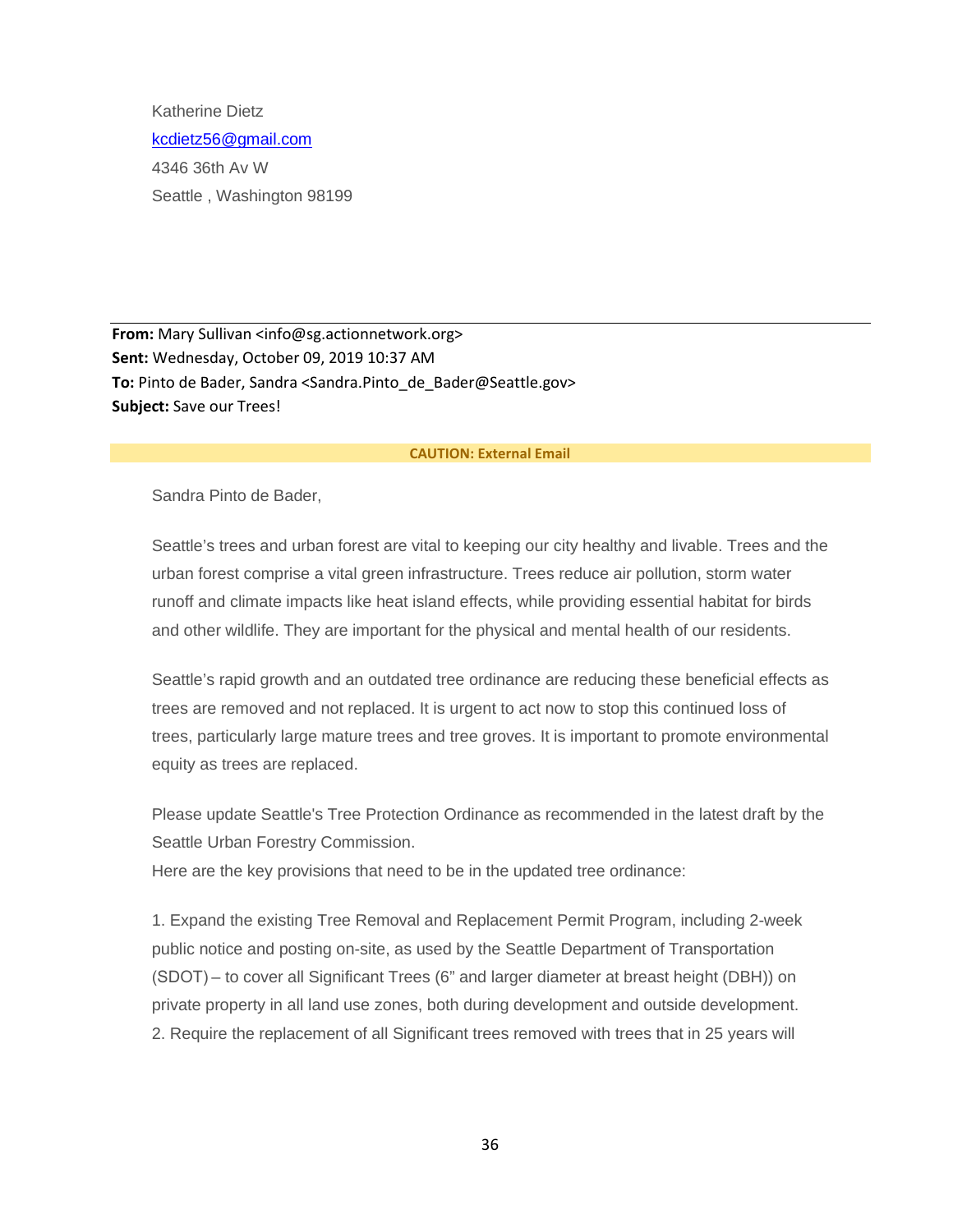reach equivalent canopy volume – either on site or pay a replacement fee into a City Tree Replacement and Preservation Fund. Allow the Fund to also accept fines, donations, grants and set up easements.

3. Retain current protections for Exceptional Trees and reduce the upper threshold for Exceptional Trees to 24" DBH, protect tree groves and prohibit Significant Trees being removed on undeveloped lots.

4. Allow removal of no more than 2 Significant non-Exceptional Trees in 3 years per lot outside development

5. Establish one citywide database for applying for Tree Removal and Replacement Permits and to track changes in the tree canopy.

6. Post online all permit requests and permit approvals for public viewing.

7. Expand SDOT's existing tree service provider's registration and certification to register all Tree Service Providers (arborists) working on trees in Seattle.

8. Provide adequate funding in the budget to implement and enforce the updated ordinance.

In addition to the above suggestions let's please look at what is actually on the City of Seattle website ...... this is our city's policy .... why are we in the pocket of the developers and not trying to grow this city wisely. This includes saving it for the future generations.

This is taken directly off on the city's website .......

"Trees add much more to an urban landscape than a spot of green on the horizon. Healthy, mature tree canopy positively affects issues ranging from human health to economic development and sense of community. Urban trees have equally important impacts on the environment. They break up heat islands, decrease flooding from stormwater runoff, absorb carbon dioxide, and shade buildings leading to a reduction in energy use."

Mary Sullivan [twocats3646@gmail.com](mailto:twocats3646@gmail.com) 3646 12th Ave W Seattle, Washington 98119

**From:** Ann Boyce <info@sg.actionnetwork.org> **Sent:** Wednesday, October 09, 2019 11:05 AM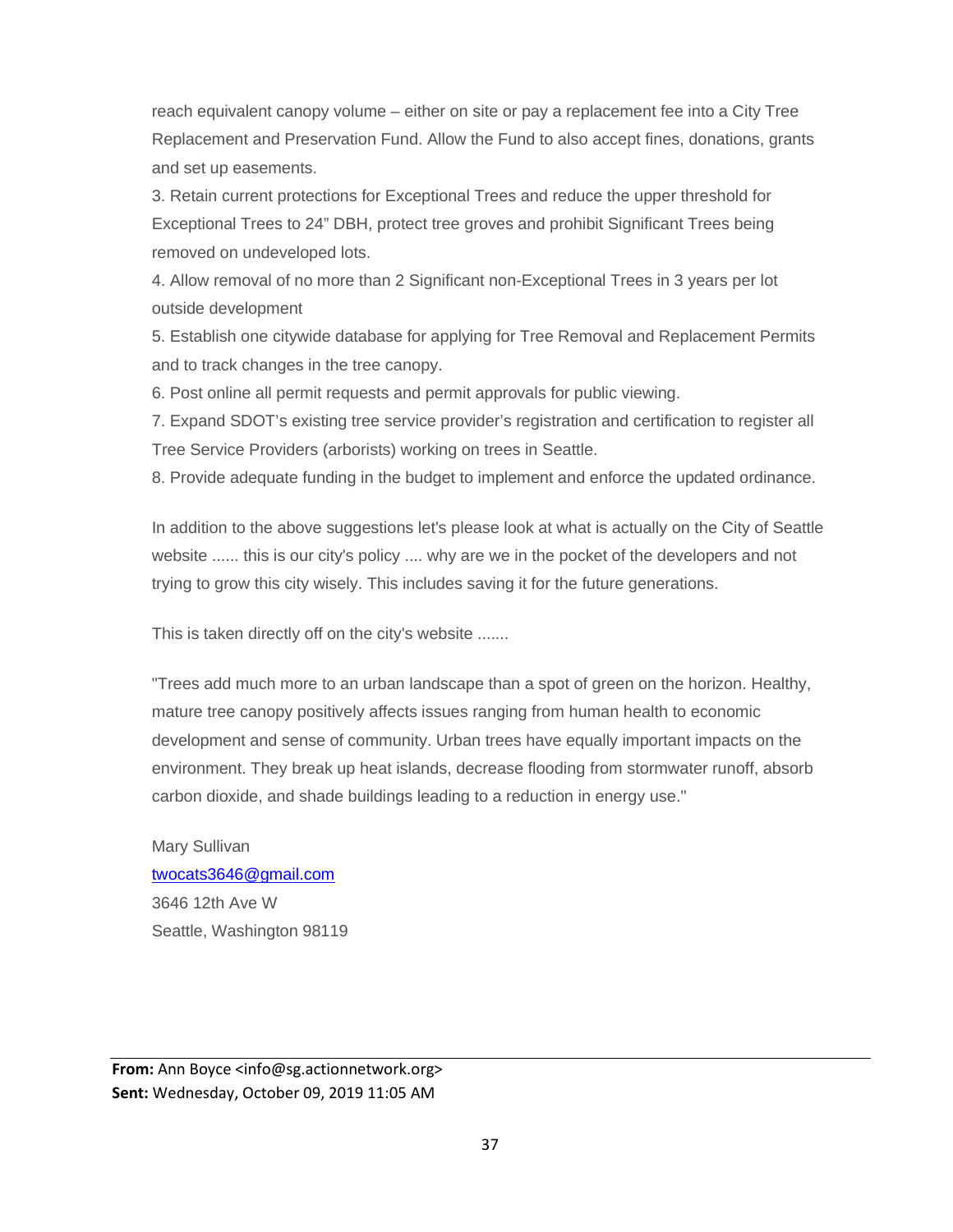**To:** Pinto de Bader, Sandra <Sandra.Pinto de Bader@Seattle.gov> **Subject:** Save Our Trees!

#### **CAUTION: External Email**

Sandra Pinto de Bader,

I have lived my entire life in the Greater Seattle area, and I have found that Seattle's trees and urban forest are vital to keeping our city healthy and livable. Trees and the urban forest comprise a vital green infrastructure. Trees reduce air pollution, storm water runoff and climate impacts like heat island effects, while providing essential habitat for birds and other wildlife. They are important for the physical and mental health of our residents. Trees make living in Seattle magical!

Seattle's rapid growth and an outdated tree ordinance are reducing these beneficial effects as trees are removed and not replaced. It is urgent to act now to stop this continued loss of trees, particularly large mature trees and tree groves. It is important to promote environmental equity as trees are replaced.

Please update Seattle's Tree Protection Ordinance as recommended in the latest draft by the Seattle Urban Forestry Commission.

Here are the key provisions that need to be in the updated tree ordinance:

1. Expand the existing Tree Removal and Replacement Permit Program, including 2-week public notice and posting on-site, as used by the Seattle Department of Transportation (SDOT) – to cover all Significant Trees (6" and larger diameter at breast height (DBH)) on private property in all land use zones, both during development and outside development. 2. Require the replacement of all Significant trees removed with trees that in 25 years will reach equivalent canopy volume – either on site or pay a replacement fee into a City Tree Replacement and Preservation Fund. Allow the Fund to also accept fines, donations, grants and set up easements.

3. Retain current protections for Exceptional Trees and reduce the upper threshold for Exceptional Trees to 24" DBH, protect tree groves and prohibit Significant Trees being removed on undeveloped lots.

4. Allow removal of no more than 2 Significant non-Exceptional Trees in 3 years per lot outside development

5. Establish one citywide database for applying for Tree Removal and Replacement Permits